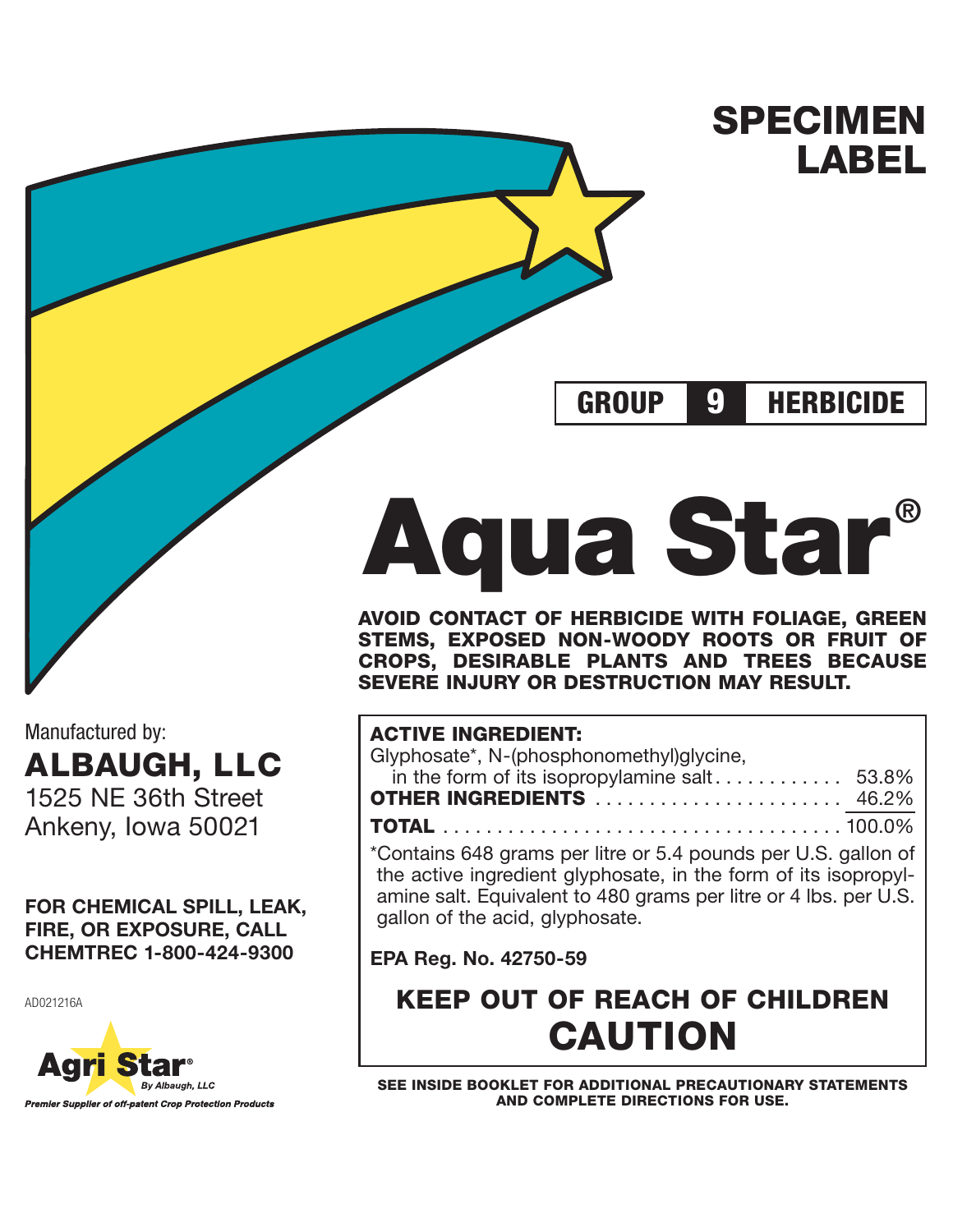# **PRECAUTIONARY STATEMENTS**

# **HAZARDS TO HUMANS AND DOMESTIC ANIMALS**

**DOMESTIC ANIMALS:** This product is considered to be relatively nontoxic to dogs and other domestic animals; however, ingestion of this product or large amounts of freshly sprayed vegetation may result in temporary gastrointestinal irritation (vomiting, diarrhea, colic, etc.). If such symptoms are observed, provide the animal with plenty of fluids to prevent dehydration. Call a veterinarian if symptoms persist for more than 24 hours.

# **PHYSICAL OR CHEMICAL HAZARDS**

Spray solutions of this product should be mixed, stored and applied using only stainless steel, aluminum, fiberglass, plastic or plastic-lined steel containers.

**DO NOT MIX, STORE OR APPLY THIS PRODUCT OR SPRAY SOLUTIONS OF THIS PRODUCT IN GALVANIZED STEEL OR UNLINED STEEL (EXCEPT STAINLESS STEEL) CONTAINERS OR SPRAY TANKS.** This product or spray solutions of this product react with such containers and tanks to produce hydrogen gas which may form a highly combustible gas mixture. This gas mixture could flash or explode, causing serious personal injury, if ignited by open flame, spark, welder's torch, lighted cigarette or other ignition source.

# **ENVIRONMENTAL HAZARDS**

**FOR AQUATIC USES ONLY:** Do not contaminate water when disposing of equipment waste waters. Treatment of aquatic weeds can result in oxygen depletion or loss due to decomposition of dead plants. This oxygen loss can cause fish suffocation.

# **DIRECTIONS FOR USE**

It is a violation of Federal law to use this product in a manner inconsistent with its labeling.

# **STORAGE AND DISPOSAL**

Do not contaminate water, foodstuffs, feed or seed by storage or disposal.

**STORAGE: STORE ABOVE 10º F (-12ºC) TO KEEP FROM CRYSTALLIZING.** Crystals will settle to the bottom. If crystals form, allow product to warm above 50º F (10ºC) and mix well or recirculate to redissolve.

**DISPOSAL:** Wastes resulting from the use of this product that cannot be used or chemically reprocessed should be disposed of in a landfill approved for pesticide disposal or in accordance with applicable Federal, state, or local procedures.

Emptied container retains vapor and product residue. Observe all labeled safeguards until container is cleaned, reconditioned, or destroyed.

To clean the container before final disposal, empty the remaining contents from the container into application equipment or mix tank. Fill the container about 10 percent full with water. Agitate vigorously or recirculate water with the pump for 2 minutes. Pour or pump rinsate into application equipment or rinsate collection system. Repeat this rinsing process two more times.

**CONTAINER HANDLING: (See the Net Contents section on the container to determine if it non-refillable or refillable.) APPRO-PRIATE BOX MUST BE CHECKED.**

**Non-refillable containers (1 and 2.5 gallon):** Do not reuse or refill this container. Triple rinse or pressure rinse container (or equivalent) promptly after emptying.

Triple rinse as follows: Empty the remaining contents into application equipment or a mix tank and drain for 10 seconds after the flow begins to drip. Fill the container 1/4 full with water and recap. Shake for 10 seconds. Pour rinsate into application equipment or a mix tank or store rinsate for later use or disposal. Drain for 10 seconds after the flow begins to drip. Repeat this procedure two more times.

Pressure rinse as follows: Empty the remaining contents into application equipment or a mix tank and continue to drain for 10 seconds after the flow begins to drip. Hold container upside down over application equipment or mix tank or collect rinsate for later use or disposal. Insert pressure rinsing nozzle in the side of the container, and rinse at about 40 PSI for at least 30 seconds. Drain for 10 seconds after the flow begins to drip.

Offer for recycling, if available, or puncture and dispose of in a sanitary landfill, or by incineration, or, if allowed by State and local authorities, by burning. If burned, stay out of smoke.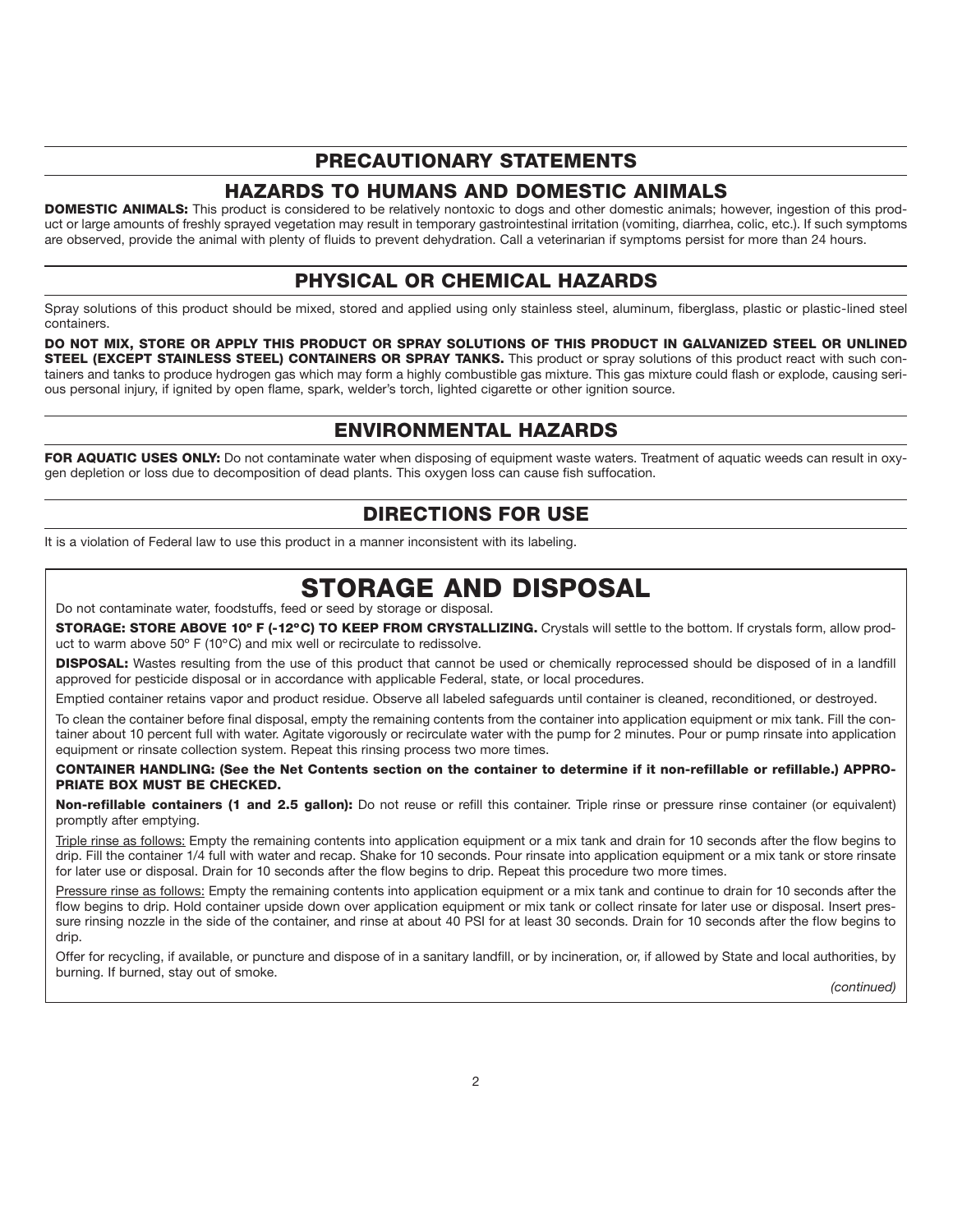# **STORAGE AND DISPOSAL** *(cont.)*

**CONTAINER HANDLING: (See the Net Contents section on the container to determine if it non-refillable or refillable.) APPRO-PRIATE BOX MUST BE CHECKED.**

**Non-refillable containers (>5 gallon):** Do not reuse or refill this container. Triple rinse or pressure rinse container (or equivalent) promptly after emptying.

Triple rinse as follows: Empty the remaining contents into application equipment or a mix tank. Fill the container 1/4 full with water. Replace and tighten closures. Tip container on its side and roll it back and forth, ensuring at least one complete revolution, for 30 seconds. Stand the container on its end and tip it back and forth several times. Turn the container over onto its other end and tip it back and forth several times. Empty the rinsate into application equipment or a mix tank or store rinsate for later use or disposal. Repeat this procedure two more times.

Pressure rinse as follows: Empty the remaining contents into application equipment or a mix tank and continue to drain for 10 seconds after the flow begins to drip. Hold container upside down over application equipment or mix tank or collect rinsate for later use or disposal. Insert pressure rinsing nozzle in the side of the container, and rinse at about 40 PSI for at least 30 seconds. Drain for 10 seconds after the flow begins to drip.

Offer for recycling, if available, or puncture and dispose of in a sanitary landfill, or by incineration, or, if allowed by State and local authorities, by burning. If burned, stay out of smoke.

**Refillable containers:** Refillable container. Refill this container with glyphosate only. Do not reuse this container for any other purpose.

When this container is empty, replace the cap and seal all openings that have been made during usage and return the container to the point of purchase, or to an alternate location designated by the manufacturer at the time of purchase of this product. If not returned, clean container the empty container and offer for recycling, if available.

Cleaning the container before final disposal is the responsibility of the person disposing of the container. Cleaning before refilling is the responsibility of the refiller.

To clean the container before final disposal, empty the remaining contents from the container into application equipment or mix tank. Fill the container about 10 percent full with water. Agitate vigorously or recirculate water with the pump for 2 minutes. Pour or pump rinsate into application equipment or rinsate collection system. Repeat this rinsing process two more times.

If the container cannot be refilled, offer for recycling, if available, or puncture and dispose of in a sanitary landfill, or by incineration, or, if allowed by State and local authorities, by burning. If burned, stay out of smoke.

Read the entire label before using this product. Use only according to label instructions.

Not all products labeled on this product are registered for use in California. Check the registration status of each product in California before using. Read the "CONDITIONS OF SALE AND WARRANTY" statement at the end of the label before buying or using. If terms are not acceptable, return at once unopened.

# **USE INFORMATION**

This product, a water-soluble liquid, mixes readily with water and nonionic surfactant to be applied as a foliar spray for the control or destruction of many herbaceous and woody plants.

This product moves through the plant from the point of foliage contact to and into the root system. Visible effects on most annual weeds occur within 2 to 4 days but on most perennial brush species may not occur for 7 days or more. Extremely cool or cloudy weather following treatment may slow the activity of this product and delay visual effects of control. Visible effects are a gradual wilting and yellowing of the plant which advances to complete browning of above-ground growth and deterioration of underground plant parts.

Unless otherwise directed on this label, delay application until vegetation has emerged and reached the stages described for control of such vegetation under the "Weeds Controlled" section of this label.

Unemerged plants arising from unattached underground rhizomes or root stocks of perennials or brush will not be affected by the spray and will continue to grow. For this reason best control of most perennial weeds or brush is obtained when treatment is made at late growth stages approaching maturity.

Always use the higher rate of this product per acre within the specific range when vegetation is heavy or dense.

Do not treat weeds or brush under poor growing conditions such as drought stress, disease or insect damage, as reduced control may result. Reduced results may also occur when treating weeds or brush heavily covered with dust.

Reduced control may result when applications are made to any weed or brush species that have been mowed, grazed or cut, and have not been allowed to regrow to the specific stage for treatment.

Rainfall or irrigation occurring within 6 hours after application may reduce effectiveness. Heavy rainfall or irrigation within 2 hours after application may wash the product off the foliage and a repeat treatment may be required.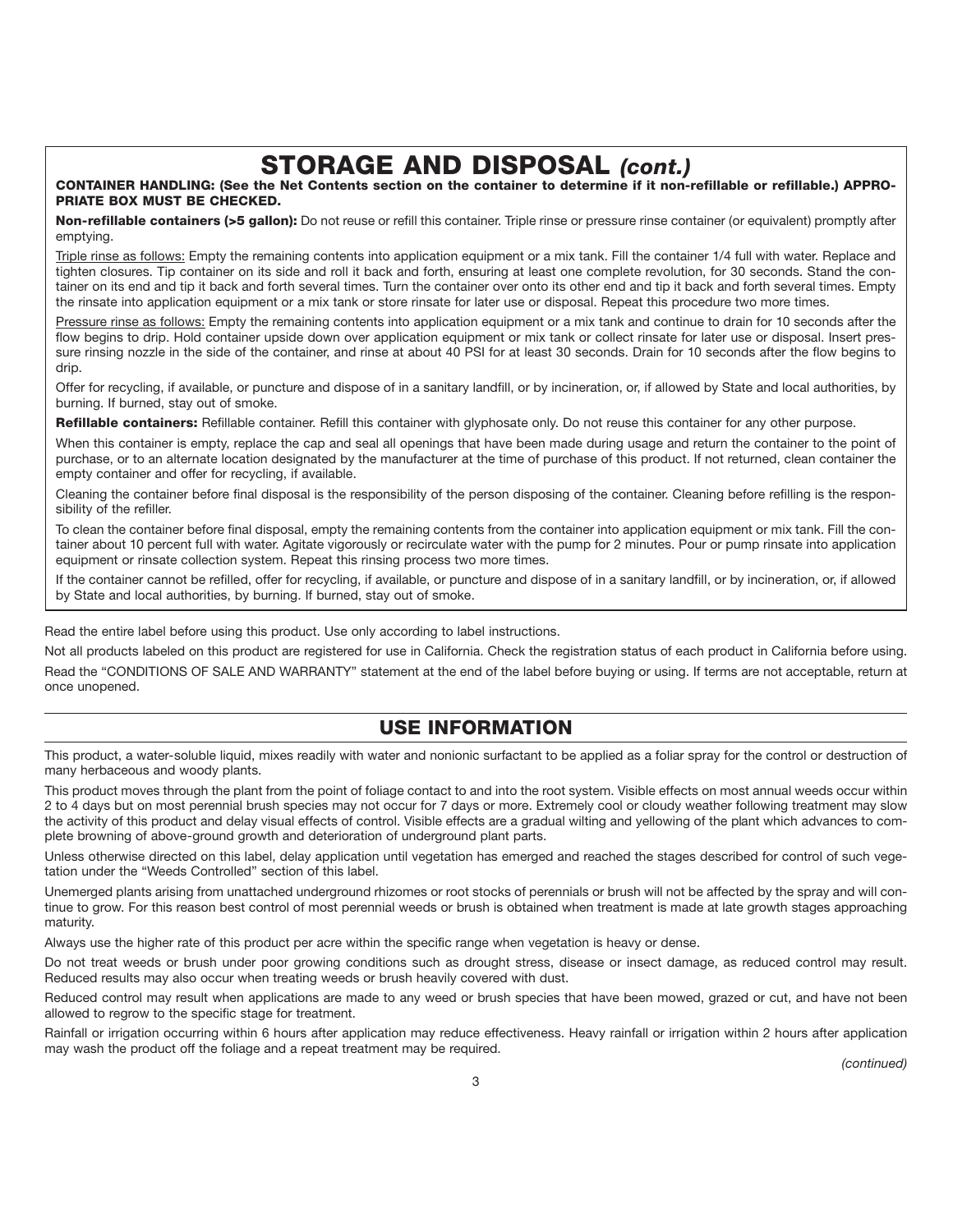When this product comes in contact with soil (on the soil surface or as suspended soil or sediment in water) it is bound to soil particles. Under use situations, once this product is bound to soil particles, it is not available for plant uptake and will not harm off-site vegetation where roots grow into the treatment area or if the soil is transported off-site. Under use conditions, the strong affinity of this product to soil particles prevents this product from leaching out of the soil profile and entering ground water. The affinity between this product and soil particles remains until this product is degraded, which is primarily a biological degradation process carried out under both aerobic and anaerobic conditions by soil microflora.

This product does not provide residual weed control. For subsequent residual weed control, follow a label-approved herbicide program. Read and carefully observe the cautionary statements and all other information appearing on the labels of all herbicides used.

To the extent consistent with applicable law, the buyer and all users are responsible for all loss or damage in connection with the use or handling or mixtures of this product or other materials that are not expressly in this label. Mixing this product with herbicides or other materials not in this label may result in reduced performance.

### **USE RESTRICTIONS:**

- For noncrop uses, the combined total of all treatments must not exceed 6.0 quarts of this product per acre per year.
- The maximum use rates stated throughout this product's labeling apply to this product combined with the use of all other herbicides containing glyphosate or sulfosate as the active ingredient, whether applied as mixtures or separately. Calculate application rates and ensure that the total use of this and other glyphosate or sulfosate containing products does not exceed stated maximum use rate.

# **— ATTENTION —**

Avoid drift. Extreme care must be used when applying this product to prevent injury to desirable plants and crops.

Do not allow the herbicide solution to mist, drip, drift or splash onto desirable vegetation since minute quantities of this product can cause severe damage or destruction to the crop, plants or other areas on which treatment was not intended. The likelihood of injury occurring from the use of this product increases when winds are gusty, as wind velocity increases, when wind direction is constantly changing or when there are other meteorological conditions that favor spray drift. When spraying, avoid combinations of pressure and nozzle type that will result in splatter or fine particles (mist) which are likely to drift.

Keep container closed to prevent spills and contamination.

# **MIXING AND APPLICATION INSTRUCTIONS**

Apply these spray solutions in properly maintained and calibrated equipment capable of delivering desired volumes. Hand-gun applications should be properly directed to avoid spraying desirable plants. Reduced results may occur if water containing soil is used, such as water from ponds and unlined ditches.

### **Mixing**

This product mixes readily with water. Mix spray solutions of this product as follows: fill the mixing or spray tank with the required amount of water while adding the required amount of this product (see the "Directions for Use" and "Weeds Controlled" sections of this label). Near the end of the filling process, add the required surfactant and mix well. Remove hose from tank immediately after filling to avoid siphoning back into the water source. During mixing and application, foaming of the spray solution may occur. To prevent or minimize foam, avoid the use of mechanical agitators, place the filling hose below the surface of the spray solution, terminate by-pass and return lines at the bottom of the tank and if needed use an approved anti-foam or defoaming agent.

Keep by-pass line on or near bottom of tank to minimize foaming. Screen size in nozzle or line strainers should be no finer than 50 mesh. Carefully select correct nozzle to avoid spraying a fine mist. For best results with conventional ground application equipment, use flat fan nozzles. Check for even distribution of spray droplets.

When using this product, mix 2 or more quarts of a nonionic surfactant per 100 gallons of spray solution. Use a nonionic surfactant labeled for use with herbicides. The surfactant must contain 50 percent or more active ingredient.

Always read and follow the manufacturer's surfactant label directions for best results. Carefully observe all cautionary statements and other information appearing in the surfactant label.

These surfactants should not be used in excess of 1 quart per acre when making broadcast applications.

Colorants or marking dyes approved for use with herbicides may be added to spray mixtures of this product. Colorants or dyes used in spray solutions of this product may reduce performance, especially at lower rates or dilutions. Use colorants or dyes according to the manufacturer's label directions. Clean sprayer and parts immediately after using this product by thoroughly flushing with water and dispose of rinsate according to labeled use or disposal instructions.

Observe all cautionary statements and other information appearing in the surfactant label.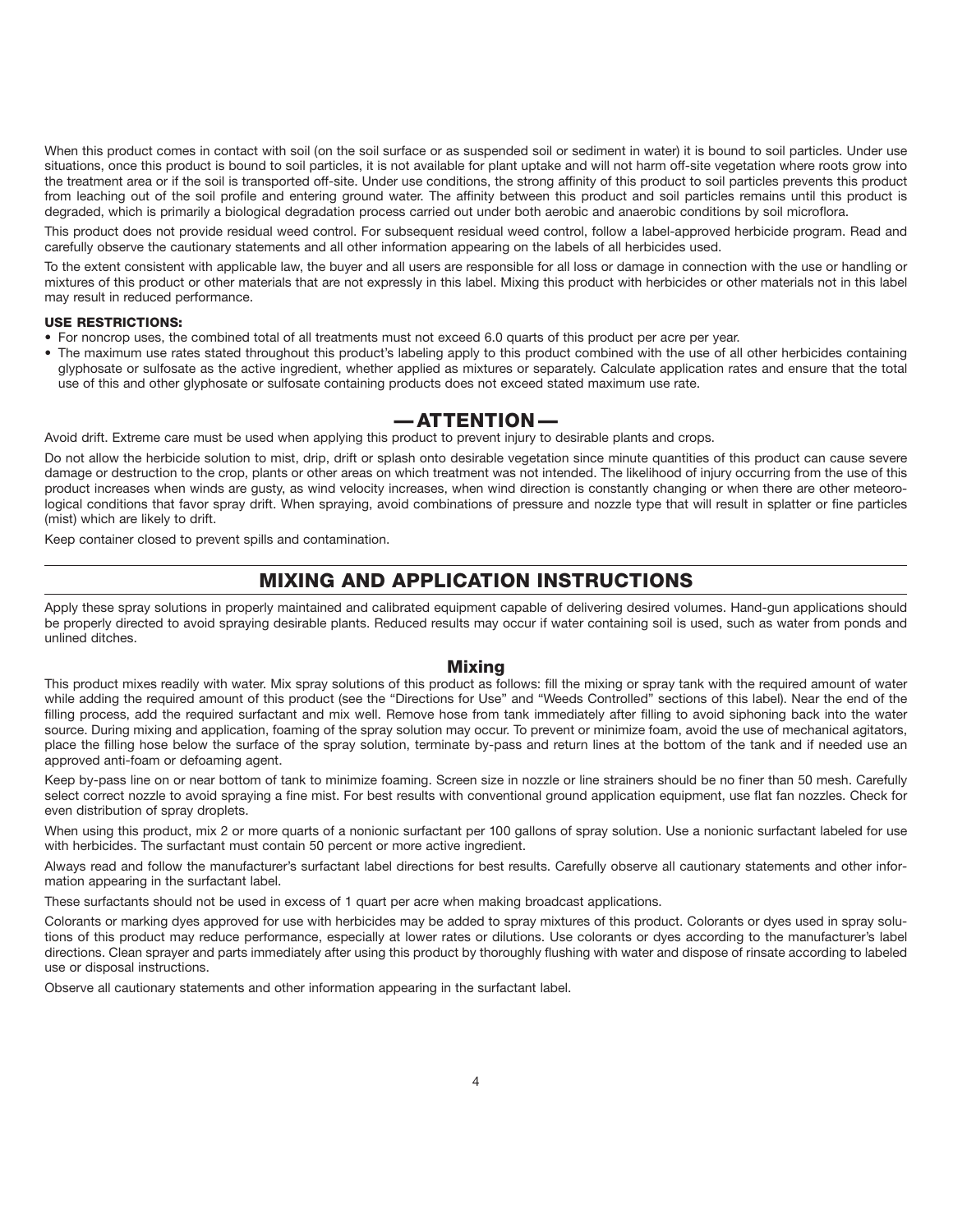# **APPLICATION EQUIPMENT AND TECHNIQUES**

### **Aerial Equipment**

Use the specified rates of this product and surfactant in 3 to 20 gallons of water per acre as a broadcast spray, unless otherwise specified. See the "WEEDS CONTROLLED" section of this label for specific rates. Aerial applications of this product may only be made as specified in this label.

### **AVOID DRIFT – DO NOT APPLY DURING INVERSION CONDITIONS, WHEN WINDS ARE GUSTY OR UNDER ANY OTHER CONDITION WHICH WILL ALLOW DRIFT. DRIFT MAY CAUSE DAMAGE TO ANY VEGETATION CONTACTED TO WHICH TREATMENT IS NOT INTENDED. TO PREVENT INJURY TO ADJACENT DESIRABLE VEGETATION, APPROPRIATE BUFFER ZONES MUST BE MAINTAINED.**

Coarse sprays are less likely to drift; therefore, do not use nozzles or nozzle configurations which dispense spray as fine spray droplets. Do not angle nozzles forward into the airstream and do not increase spray volume by increasing nozzle pressure.

Drift control additives may be used. When a drift control additive is used, read and carefully observe the cautionary statements and all other information appearing in the additive label.

**Ensure uniform application –** To avoid streaked, uneven or overlapped application, use appropriate marking devices.

Thoroughly wash aircraft, especially landing gear, after each day of spraying to remove residues of this product accumulated during spraying or from spills. **PROLONGED EXPOSURE OF THIS PRODUCT TO UNCOATED STEEL SURFACES MAY RESULT IN CORROSION AND POSSIBLE** FAILURE OF THE PART. LANDING GEAR ARE MOST SUSCEPTIBLE. The maintenance of an organic coating (paint) which meets aerospace specification MIL-C 38413 may prevent corrosion.

# **AERIAL SPRAY DRIFT MANAGEMENT**

### **SPRAY DRIFT MANAGEMENT**

AVOIDING SPRAY DRIFT AT THE APPLICATION SITE IS THE RESPONSIBILITY OF THE APPLICATOR.

The interaction of many equipment- and weather-related factors determine the potential for spray drift. The applicator is responsible for considering all these factors when making decisions.

The following drift management requirements must be followed to avoid off-target movement from aerial applications to agricultural field crops. These requirements do not apply to forestry applications, public health uses or to applications using dry formulations.

- 1. The distance of the outermost nozzles on the boom must not exceed 3/4 the length of the wingspan or rotor.
- 2. Nozzles must always point backward parallel with the airstream and never be pointed downwards more than 45 degrees.
- 3. Where states have more stringent regulations, they must be observed.

The applicator must be familiar with and take into account the information covered in the Aerial Drift Reduction Advisory.

# **Aerial Drift Reduction Advisory**

### **[This section is advisory in nature and does not supersede the mandatory label requirements.]**

#### **INFORMATION ON DROPLET SIZE**

The most effective way to reduce drift potential is to apply large droplets. The best drift management strategy is to apply the largest droplets that provide sufficient coverage and control. Applying larger droplets reduces drift potential, but will not prevent drift if applications are made improperly, or under unfavorable environmental conditions (see "Wind", "Temperature and Humidity", and "Temperature Inversions").

### **CONTROLLING DROPLET SIZE**

- **Volume** Use high flow rate nozzles to apply the highest practical spray volume. Nozzles with higher rated flows produce larger droplets.
- **Pressure** Do not exceed the nozzle manufacturer's specified pressures. For many nozzle types lower pressure produces larger droplets. When higher flow rates are needed, use higher flow rate nozzles instead of increasing pressure.
- **Number of Nozzles** Use the minimum number of nozzles that provide uniform coverage.
- **Nozzle Orientation** Orient nozzles so that the spray is released parallel to the airstream which produces larger droplets than other orientations. Significant deflection from horizontal will reduce droplet size and increase drift potential.
- **Nozzle Type** Use a nozzle type that is designed for the intended application. With most nozzle types, narrower spray angles produce larger droplets. Consider using low-drift nozzles. Solid stream nozzles oriented straight back produce the largest droplets and the lowest drift.

### **BOOM LENGTH**

For some use patterns, reducing the effective boom length to less than 3/4 of the wingspan or rotor length may further reduce drift without reducing swath width.

#### **APPLICATION HEIGHT**

Applications should not be made at a height greater than 10 feet above the top of the target plants unless a greater height is required for aircraft safety. Making applications at the lowest height that is safe reduces exposure of droplets to evaporation and wind.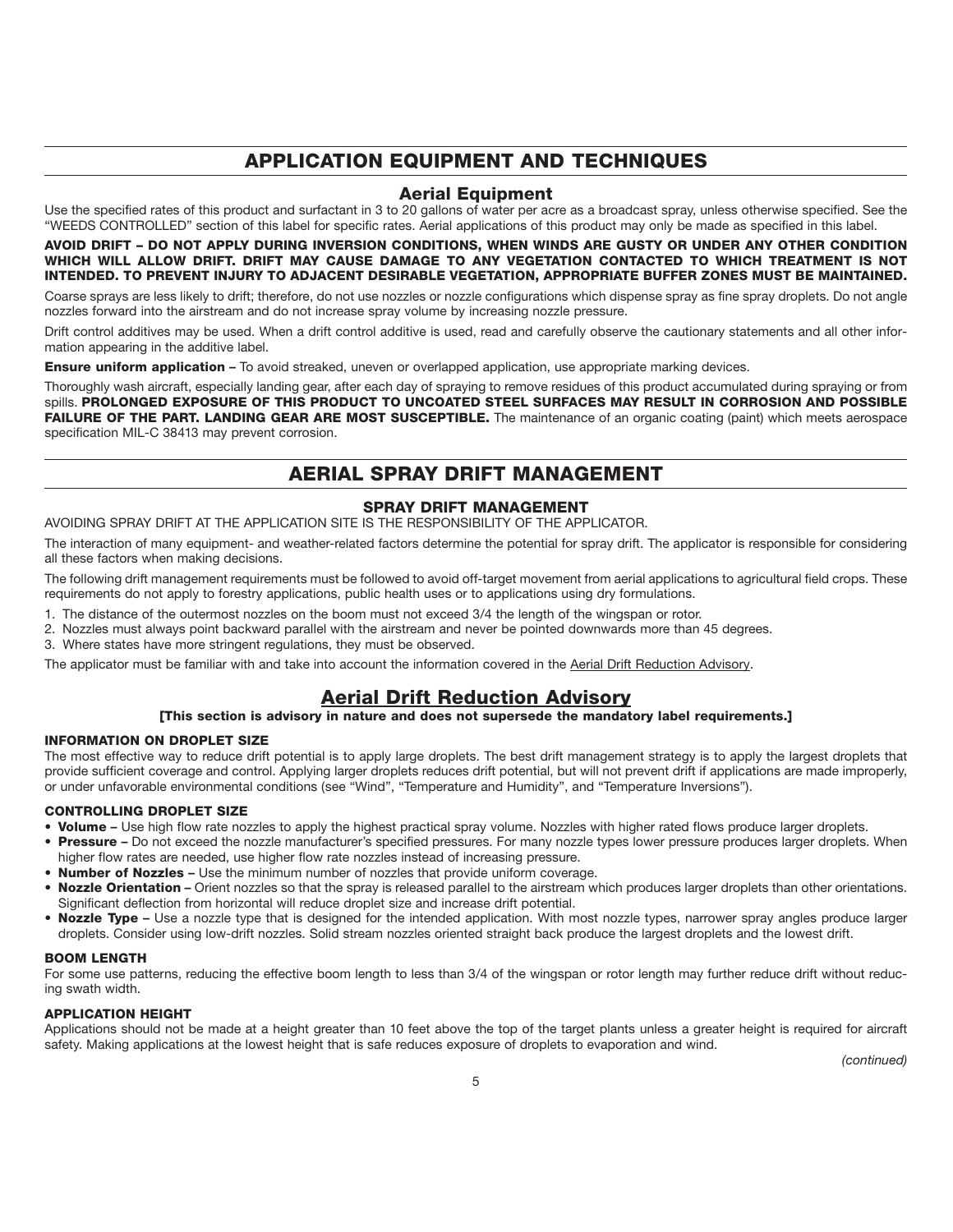#### **SWATH ADJUSTMENT**

When applications are made with a crosswind, the swath will be displaced downwind. Therefore, on the up and downwind edges of the field, the applicator must compensate for this displacement by adjusting the path of the aircraft upwind. Swath adjustment distance should increase with increasing drift potential (higher wind, smaller drops, etc.).

#### **WIND**

Drift potential is lowest between wind speeds of 2 –10 mph. However, many factors, including droplet size and equipment type determine drift potential at any given speed. Application should be avoided below 2 mph due to variable wind direction and high inversion potential. **NOTE:** Local terrain can influence wind patterns. Every applicator must be familiar with local wind patterns and how they affect spray drift.

#### **TEMPERATURE AND HUMIDITY**

When making applications in low relative humidity, set up equipment to produce larger droplets to compensate for evaporation. Droplet evaporation is most severe when conditions are both hot and dry.

#### **TEMPERATURE INVERSIONS**

Applications should not occur during a temperature inversion because drift potential is high. Temperature inversions restrict vertical air mixing, which causes small suspended droplets to remain in a concentrated cloud. This cloud can move in unpredictable directions due to the light variable winds common during inversions. Temperature inversions are characterized by increasing temperatures with altitude and are common on nights with limited cloud cover and light to no wind. They begin to form as the sun sets and often continue into the morning. Their presence can be indicated by ground fog; however, if fog is not present, inversions can also be identified by the movement of smoke from a ground source or an aircraft smoke generator. Smoke that layers and moves laterally in a concentrated cloud (under low wind conditions) indicates an inversion, while smoke that moves upward and rapidly dissipates indicates good vertical air mixing.

#### **SENSITIVE AREAS**

The pesticide should only be applied when the potential for drift to adjacent sensitive areas (e.g., residential areas, bodies of water, known habitat for threatened or endangered species, non-target crops) is minimal (e.g., when wind is blowing away from the sensitive areas).

### **For Aerial Application in California Only**

#### **Aquatic and Other Noncrop Sites:**

When applied as directed and under the conditions described in the "WEEDS CONTROLLED" section of this label booklet, this product will control or partially control the labeled weeds growing in the following industrial, recreational and public areas or other similar sites.

Aquatic Sites – Including all bodies of fresh and brackish water which may be flowing, nonflowing, or transient. This includes lakes, rivers, streams, ponds, seeps, irrigation and drainage ditches, canals, reservoirs, estuaries, and similar sites.

If aquatic sites are present in the noncrop area and are part of the intended treatment, read and observe the following directions:

There is no restriction on the use of treated water for irrigation, recreation, or domestic purposes. Consult local state fish and game agency and water control authorities before applying this product to public water. Permit may be required to treat such water.

#### **RESTRICTIONS:**

Do not apply this product within 1/2 mile upstream of an active potable water intake in flowing water (i.e., river, stream, etc.) or within 1/2 mile of an active potable water intake in a standing body of water such as lake, pond, or reservoir. To make aquatic applications around and within 1/2 mile of active potable water intakes, the water intake must be turned off for a minimum period of 48 hours after the application. The water intake may be turned on prior to 48 hours if the glyphosate level in the intake water is below 0.7 part per million as determined by laboratory analysis. These aquatic applications may be made **ONLY** in those cases where there are alternative water sources or holding ponds which would permit the turning off of an active potable water intake for a minimum period of 48 hours after the application.

This product does not control plants which are completely submerged or have a majority of their foliage under water.

#### **Aerial Applications:**

Only make aerial applications with helicopters.

Use the following guidelines when aerial applications are to be made near perennial crops after bud break and before total leaf drop and/or near emerged annual crops.

- 1. Do not apply within a minimum of 100 feet of all crops.
- 2. If wind up to 5 miles per hour is blowing toward the crop(s), do not apply within a minimum of 500 feet of the crop(s).
- 3. Winds blowing from 5 to 10 miles per hour toward the crops(s) may require buffer zones in excess of the 500 feet minimum.
- 4. Do not apply when winds are in excess of 10 miles per hour or when inversion conditions exist.

#### **For Aerial Application in Fresno County, California Only From February 15 through March 31 Only Applicable Area:**

The area contained inside the following boundaries within Fresno County, California.

| North: | Fresno County line |
|--------|--------------------|
| South: | Fresno County line |
| East:  | State Highway 99   |
| West:  | Fresno County line |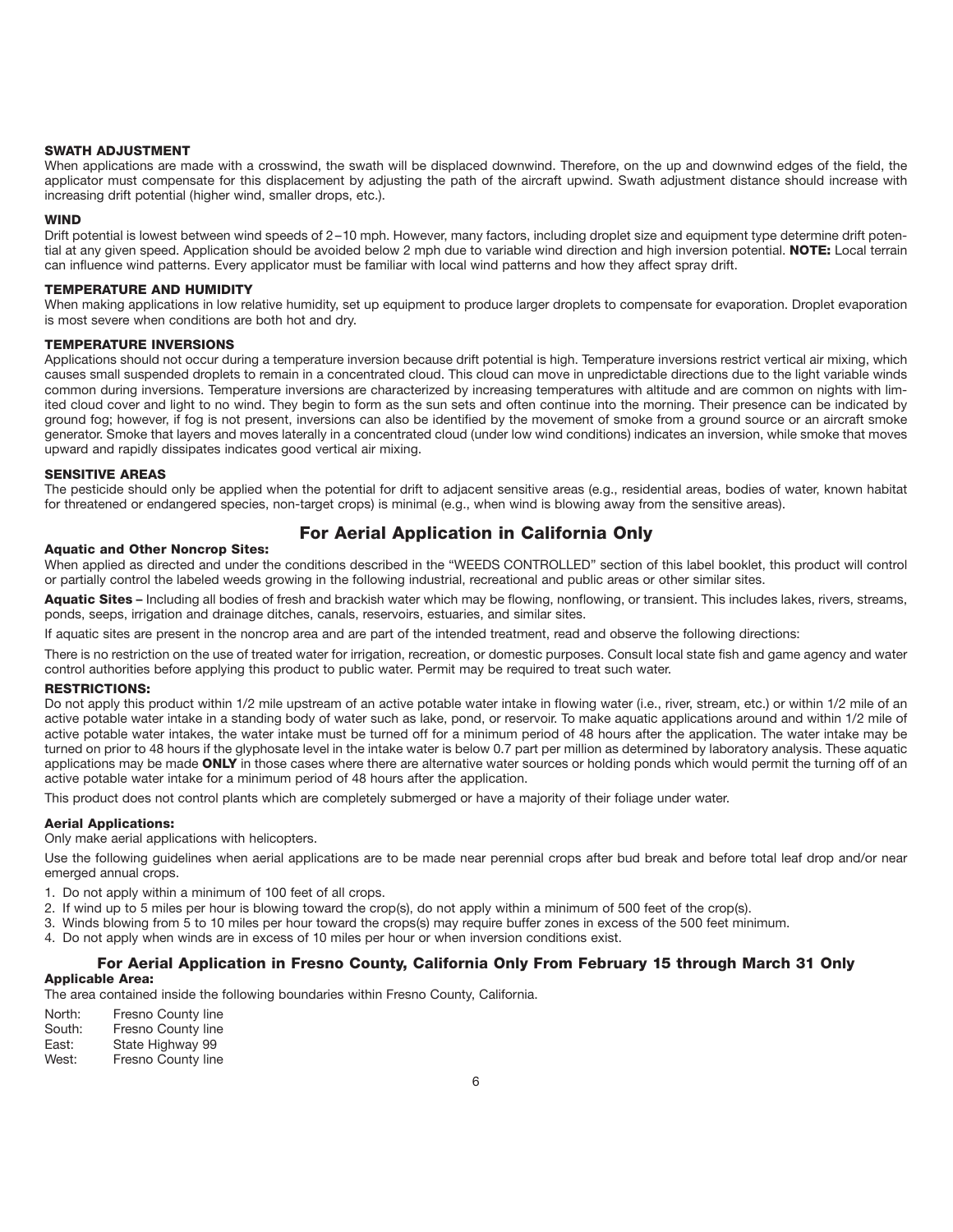#### **Use Information:**

Always read and follow the label directions, restrictions and precautionary statements for all products used in the aerial application.

Observe the following directions to minimize off-site movement during aerial application of this product.

Minimization of off-site movement is the responsibility of the grower, Pest Control Advisor and aerial applicator.

#### **Written Recommendations:**

A written recommendation **MUST** be submitted by or on behalf of the applicator to the Fresno County Agricultural Commissioner 24 hours prior to the application. This written recommendation **MUST** state the proximity of surrounding crops, and that conditions of each manufacturer's applicable product label and this label have been satisfied.

#### **Aerial Applicator Training and Equipment:**

Aerial application of this product is limited to pilots who have successfully completed a Fresno County Agricultural Commissioner and California Department of Pesticide Regulation approved training program for aerial application of herbicides. All aircraft must be inspected, critiqued in flight and certified at a Fresno County Agricultural Commissioner approved fly-in. Test and calibrate spray equipment at intervals sufficient to ensure that proper rates of herbicides and adjuvants are being applied during commercial use. Applicator must document such calibrations and testing. Demonstration of performance at Fresno County Agricultural Commissioner approved "fly-ins" constitutes such documentation, or other written records showing calculations and measurements of flight and spray parameters acceptable to the Fresno County Agricultural Commissioner.

#### **Applications at Night:**

Do not apply this product by air earlier than 30 minutes prior to sunrise and/or later than 30 minutes after sunset without prior permission from the Fresno County Agricultural Commissioner.

**NOTE:** For aerial application from April 1 through February 14, refer to the "For Aerial Application in California Only" section of this label.

### **Boom Equipment**

For control of weed or brush species listed in this section using conventional boom equipment - Use the specified rates of this product and surfactant in 3 to 30 gallons of water per acre as a broadcast spray, unless otherwise specified. See the "WEEDS CONTROLLED" section of this label for specific rates. As density of vegetation increases, spray volume should be increased within this range to ensure complete coverage. Carefully select correct nozzle to avoid spraying a fine mist. For best results with ground application equipment, use flat fan nozzles. Check for even distribution of spray droplets.

### **Hand-Held and High-Volume Equipment**

### **Use Coarse Sprays Only**

For control of weeds listed in this section using knapsack sprayers or high-volume spraying equipment utilizing handguns or other suitable nozzle arrangements – Prepare a 3/4 to 2 percent solution of this product in water, add a nonionic surfactant and apply to foliage of vegetation to be controlled. For specific rates of application and instructions for control of various annual and perennial weeds, see the "WEEDS CONTROLLED" section of this label.

Applications should be made on a spray-to-wet basis. Spray coverage should be uniform and complete.

Do not spray to point of runoff.

This product may be used as a 5 to 8 percent solution for low-volume directed sprays for spot treatment of trees and brush. It is most effective in areas where there is a low density of undesirable trees or brush. If a straight stream nozzle is used, start the application at the top of the targeted vegetation and spray from top to bottom in a lateral zigzag motion. Ensure that at least 50 percent of the leaves are contacted by the spray solution. For flat fan and cone nozzles and with hand-directed mist blowers, mist the application over the foliage of the targeted vegetation. Small, openbranched trees need only be treated from one side. If the foliage is thick or there are multiple root sprouts, applications must be made from several sides to ensure adequate spray coverage.

Prepare the desired volume of spray solution by mixing the amount of this product in water, shown in the following table:

#### **Spray Solution**

| <b>Desired</b>    | Amount of Aqua Star <sup>®</sup> |           |               |               |               |              |
|-------------------|----------------------------------|-----------|---------------|---------------|---------------|--------------|
| <b>Volume</b>     | 3/4%                             | 1%        | $1 - 1/4%$    | $1 - 1/2%$    | 5%            | 8%           |
| <sup>1</sup> Gal. | OZ.                              | 1-1/3 oz. | $1 - 2/3$ oz. | 2 oz.         | $6 - 1/2$ oz. | $10-1/4$ oz. |
| 25 Gals.          | 1-1/2 pts.                       | ' at.     | 1-1/4 ats.    | $1-1/2$ ats.  | 5 gts.        | 2 gals.      |
| 100 Gals.         | 3 gts.                           | ` gal.    | 1-1/4 gals.   | $1-1/2$ gals. | 5 gals.       | 8 gals.      |

For use in knapsack sprayers, it is suggested that the labeled amount of this product be mixed with water in a larger container. Fill sprayer with the mixed solution and add the correct amount of surfactant.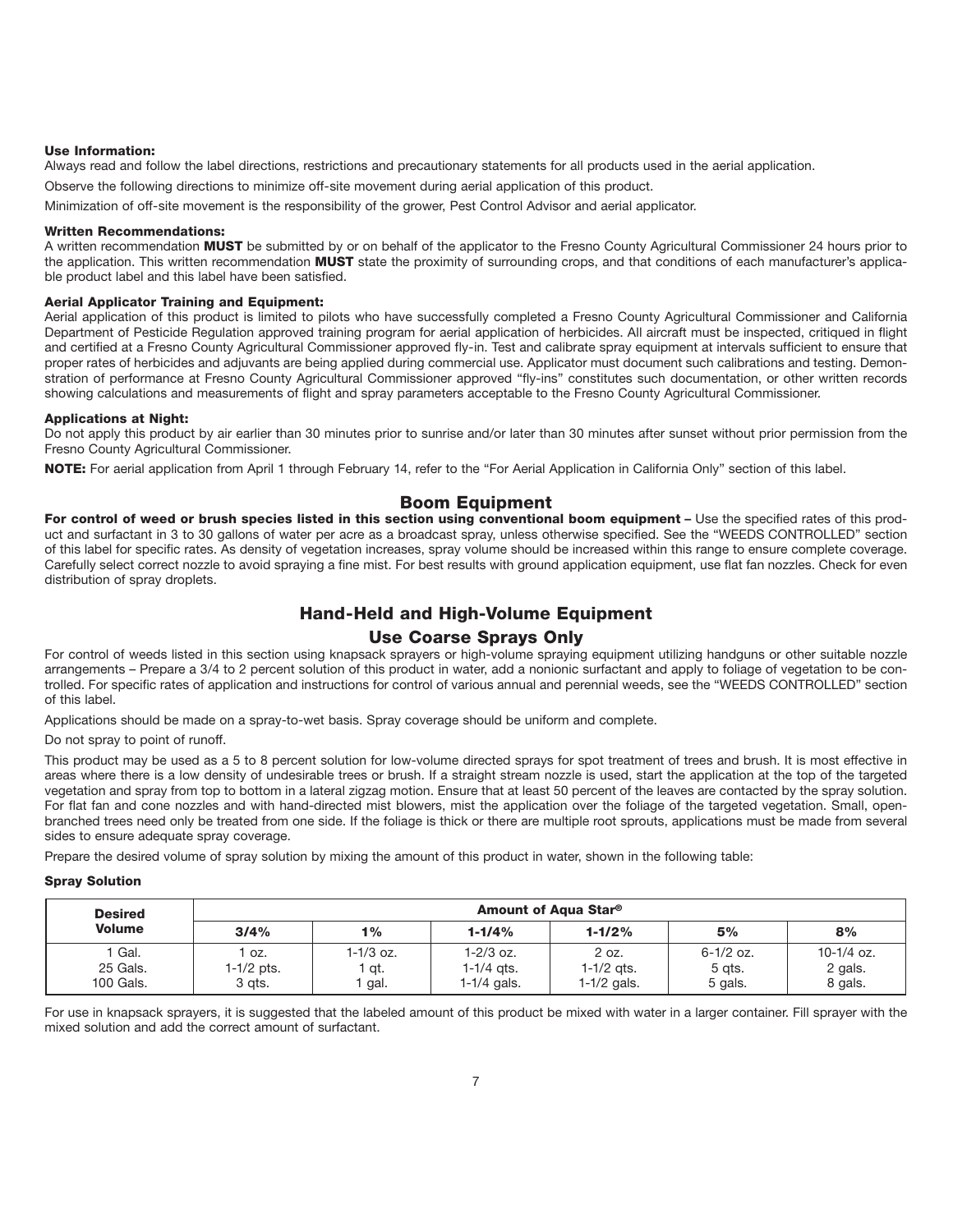# **WEEDS CONTROLLED**

### **Annual Weeds**

Apply to actively growing annual grasses and broadleaf weeds.

Allow at least 3 days after application before disturbing treated vegetation. After this period the weeds may be mowed, tilled or burned. See "DIREC-TIONS FOR USE," "USE INFORMATION" and "MIXING AND APPLICATION INSTRUCTIONS" for labeled uses and specific application instructions.

**Broadcast Application** – Use 1-1/2 pints of this product per acre plus 2 or more quarts of a nonionic surfactant per 100 gallons of spray solution if weeds are less than 6 inches tall. If weeds are greater than 6 inches tall, use 2-1/2 pints of this product per acre plus 2 or more quarts of an approved nonionic surfactant per 100 gallons of spray solution.

**Hand-Held, High-Volume Application** – Use a 3/4 percent solution of this product in water plus 2 or more quarts of a nonionic surfactant per 100 gallons of spray solution and apply to foliage of vegetation to be controlled.

When applied as directed under the conditions described in this label, this product plus nonionic surfactant WILL CONTROL the following ANNUAL WEEDS:

**Balsamapple\*\***  Momordica charantia **Barley**  Hordeum vulgare **Barnyardgrass**  Echinochloa crus-galli **Bassia, fivehook**  Bassia hyssopifolia **Bluegrass, annual**  Poa annua **Bluegrass, bulbous**  Poa bulbosa **Brome**  Bromus spp. **Buttercup**  Ranunculus spp. **Cheat**  Bromus secalinus **Chickweed, mouseear**  Cerastium vulgatum **Cocklebur**  Xanthium strumarium **Corn, volunteer**  Zea mays **Crabgrass**  Digitaria spp. **Dwarfdandelion**  Krigia cespitosa

**Falseflax, smallseed**  Camelina microcarpa **Fiddleneck**  Amsinckia spp. **Flaxleaf fleabane**  Conyza bonariensis **Fleabane**  Erigeron spp. **Foxtail**  Setaria spp. **Foxtail, Carolina**  Alopecurus carolinianus **Groundsel, common**  Senecio vulgaris **Horseweed/Marestail**  Conyza canadensis **Kochia** Kochia scoparia **Lambsquarters, common**  Chenopodium album **Lettuce, prickly**  Lactuca serriola **Morningglory**  Ipomoea spp. **Mustard, blue**  Chorispora tenella **Mustard, tansy**  Descurainia pinnata

**Mustard, tumble**  Sisymbrium altissimum **Mustard, wild**  Sinapis arvensis **Oats, wild**  Avena fatua **Panicum**  Panicum spp. **Pennycress, field**  Thlaspi arvense **Pigweed, redroot**  Amaranthus retroflexus **Pigweed, smooth**  Amaranthus hybridus **Ragweed, common** Ambrosia artemisiifolia **Ragweed, giant** Ambrosia trifida **Rocket, London** Sisymbrium irio **Rye** Secale cereale **Ryegrass, Italian\*** Lolium multiflorum **Sandbur, field** Cenchrus spp. **Shattercane** Sorghum bicolor

**Shepherdspurse** Capsella bursa-pastoris **Signalgrass, broadleaf** Brachiaria platyphylla **Smartweed, Pennsylvania** Polygonum pensylvanicum **Sowthistle, annual** Sonchus oleraceus **Spanishneedles\*** Bidens bipinnata **Stinkgrass** Eragrostis cilianensis **Sunflower** Helianthus annuus **Thistle, Russian** Salsola kali **Spurry, umbrella** Holosteum umbellatum **Velvetleaf** Abutilon theophrasti **Wheat** Triticum aestivum **Witchgrass** Panicum capillare

\*Apply 3 pints of this product per acre.

\*\*Apply with hand-held equipment only.

Annual weeds will generally continue to germinate from seed throughout the growing season. Repeat treatments will be necessary to control later germinating weeds.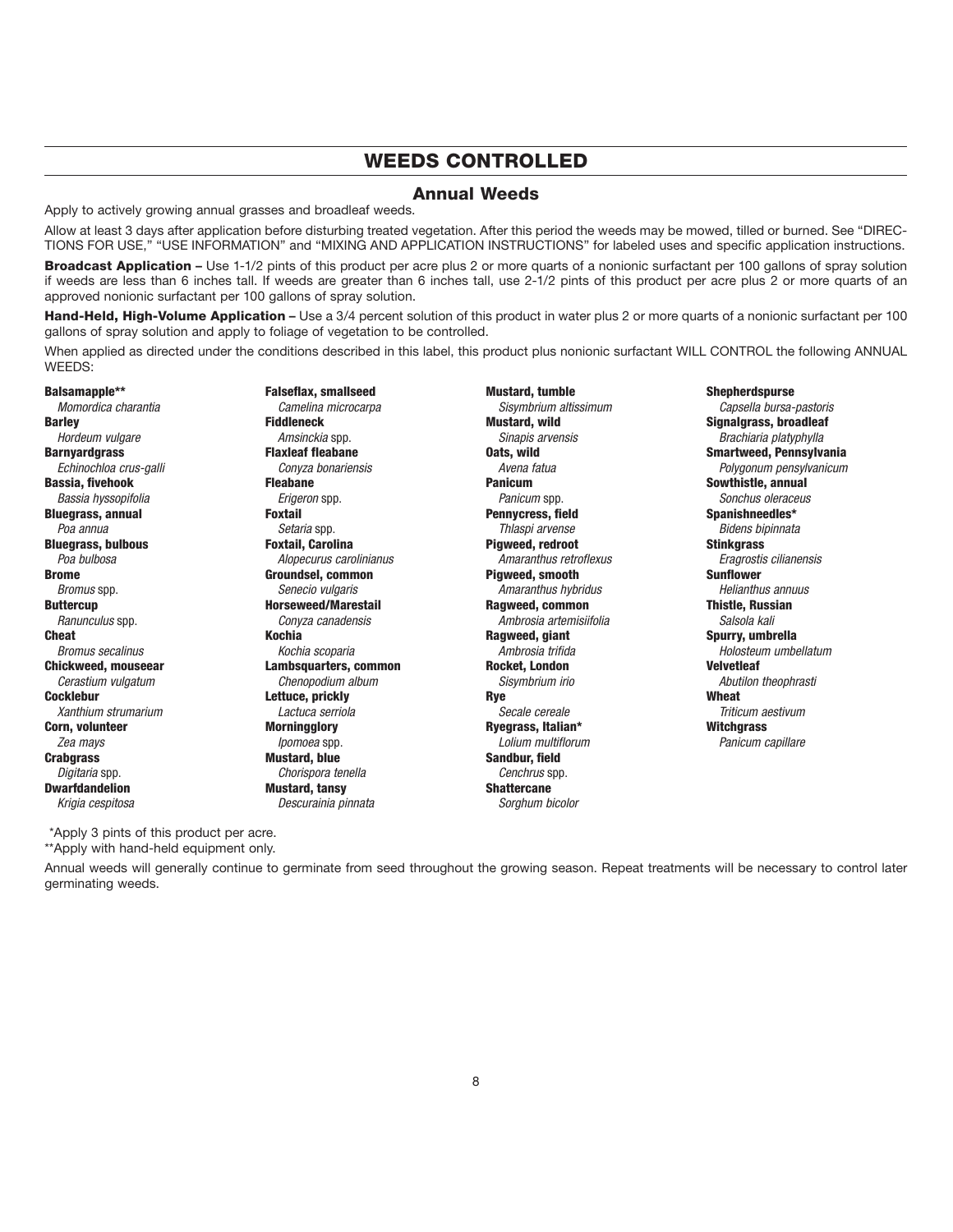# **WEEDS CONTROLLED** *(cont.)*

### **Perennial Weeds**

Apply this product as follows to control or destroy most vigorously growing perennial weeds. Unless otherwise directed, allow at least 7 days after application before disturbing vegetation.

Add 2 or more quarts of a nonionic surfactant per 100 gallons of spray solution to the rates of this product given in this list. See the "General Information," "Directions for Use" and "Mixing and Application" sections in this label for specific uses and application instructions.

**NOTE:** If weeds have been mowed or tilled, do not treat until regrowth has reached the recommended stages.

**RESTRICTION:** Fall treatments must be applied before a killing frost.

A second application may be necessary to control weeds regenerating from underground parts or seed.

When applied as directed under the conditions described, this product plus surfactant will control the following perennial weeds:

#### **Alfalfa**

Medicago sativa **Alligatorweed\***  Alternanthera philoxeroides **Anise/Fennel**  Foeniculum vulgare **Artichoke, Jerusalem**  Helianthus tuberosus **Bahiagrass**  Paspalum notatum **Beachgrass, European\*\*\***  Ammophila arenaria **Bermudagrass**  Cynodon dactylon **Bindweed, field**  Convolvulus arvensis **Bluegrass, Kentucky**  Poa pratensis **Blueweed, Texas**  Helianthus ciliaris **Brackenfern** Pteridium spp. **Bromegrass, smooth** Bromus inermis **Canarygrass, reed** Phalaris arundinacea **Cattail** Typha spp. **Clover, red**  Trifolium pratense **Clover, white**  Trifolium repens **Cogongrass**  Imperata clylindrica

**Cordgrass**  Spartina spp. **Cutgrass, giant\*** Zizaniopsis miliacea **Dallisgrass** Paspalum dilatatum **Dandelion** Taraxacum officinale **Dock, curly** Rumex crispus **Dogbane, hemp** Apocynum cannabinum **Fescue** Festuca spp. **Fescue, tall** Festuca arundiracea **Guineagrass** Panicum maximum **Hemlock, poison** Conium maculatum **Horsenettle** Solanum carolinense **Horseradish**  Armoracia rusticana **Ice Plant**  Mesembryanthemum crystallinum **Johnsongrass**  Sorghum halepense **Kikuyugrass**  Pennisetum clandestinum **Knapweed** Centaurea repens **Lantana** Lantana camara

**Lespedeza: common, serices** Lespedeza striata Lespedeza cuneata **Loosestrife, purple** Lythrum salicaria **Lotus, American** Nelumbo lutea **Maidencane** Panicum hematomon **Milkweed** Asclepias spp. **Muhly, wirestem** Muhlenbergia frondosa **Mullein, common** Verbascum thapsus **Napiergrass** Pennisetum purpureum **Nightshade, silverleaf** Solanum elaeagnifolium **Nutsedge: purple, yellow** Cyperus rotundus Cyperus esculentus **Orchardgrass** Dactylis glomerata **Pampasgrass** Cortaderia jubata **Paragrass** Brachiaria mutica **Phragmites\*\*** Phragmites spp. **Quackgrass**  Agropyron repens **Reed, giant**  Arundo donax

**Ryegrass, perennial**  Lolium perenne **Smartweed, swamp**  Polygonum coccineum **Spatterdock**  Nuphar luteum **Starthistle, yellow**  Centaurea solstitialis **Sweet potato, wild\***  Ipomoea pandurata **Thistle, artichoke**  Cynara cardunculus **Thistle, Canada**  Cirsium arvense **Timothy** Phleum pratense **Torpedograss\*** Panicum repens **Tules, common** Scirpus acutus **Vaseygrass** Paspalum urvillei **Velvetgrass** Holcus spp. **Waterhyacinth** Eichornia crassipes **Waterlettuce** Pistia stratiotes **Waterprimrose** Ludwigia spp. **Wheatgrass, western** Agropyron smithii

\*Partial control.

\*\*Partial control in southeastern states. See specific instructions below.

\*\*\*Washington and Oregon only.

**Alligatorweed –** Apply 6 pints of this product per acre as a broadcast spray or as a 1-1/4 percent solution with hand-held equipment to provide partial control of alligatorweed. Apply when most of the target plants are in bloom. Repeat applications will be required to maintain such control.

**Beachgrass, European (Washington and Oregon only) –** Best results are obtained when applications are made when European beachgrass is actively growing through the boot to the full heading stages of growth. Applications should be made prior to the loss of more than 50% green leaf color in the fall.

Applications made during any period of plant (drought) stress, or beyond the recommended active growth period in the fall, will likely result in reduced performance.

A second application of Aqua Star**®** may be necessary to treat skips. Monitor treated acres prior to reseeding of desirable vegetation.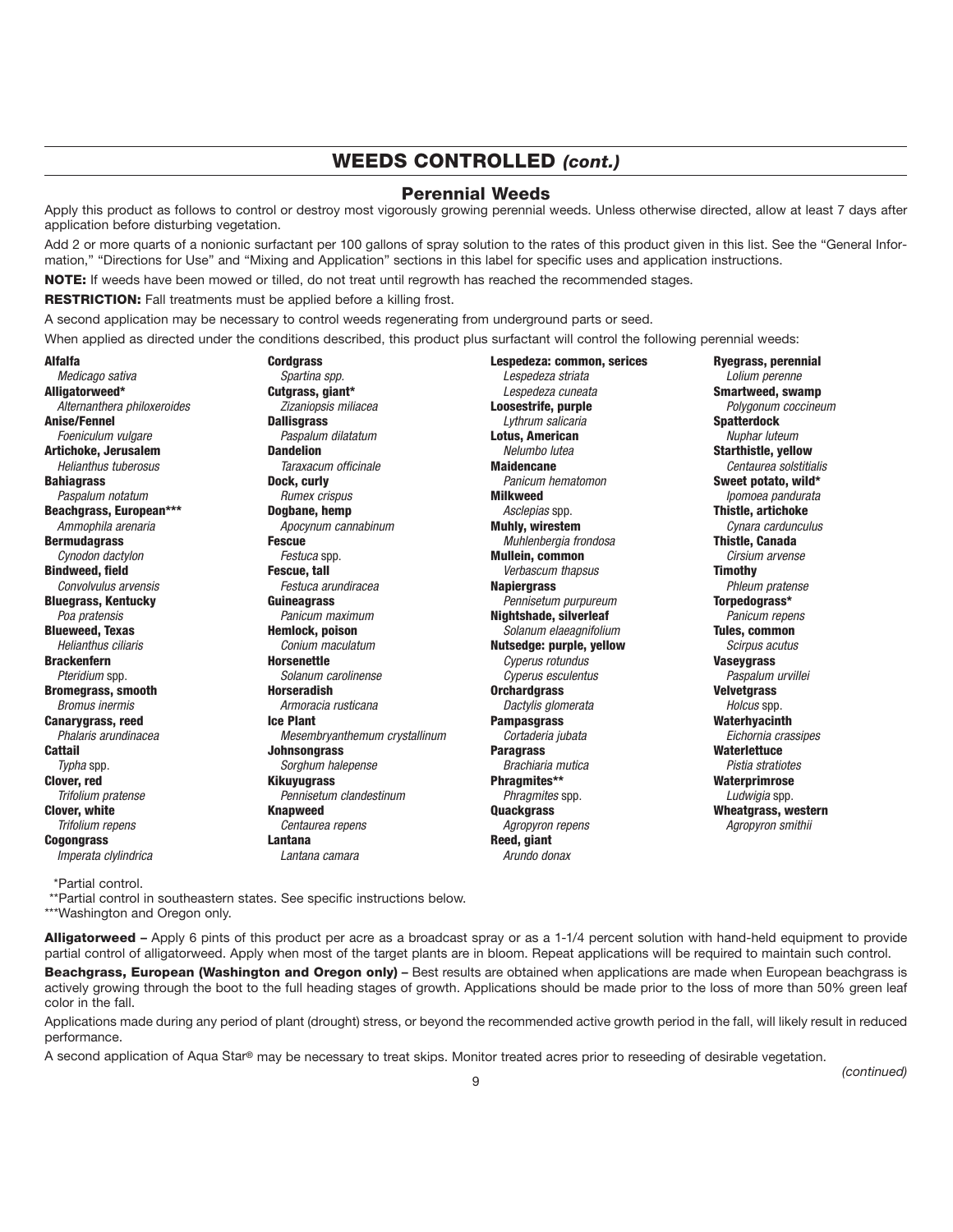#### Spray-to-Wet Applications:

Apply an 8 percent solution of this product plus 0.5 to 1.5 percent nonionic surfactant on a spray-to-wet basis for control of European beachgrass. Spray coverage should be uniform and complete but not to the point of runoff.

#### Wiper Applications:

For selective control of European beachgrass, apply a 33-1/3 percent solution of this product plus 1 to 2.5 percent nonionic surfactant during active growth. Avoid contact of herbicide solution with desirable vegetation. Wiping the plants in opposite directions may improve performance. Maximizing the amount of individual leaf tissue contacted with the wiping equipment will result in optimal performance.

**Bermudagrass –** Apply 7-1/2 pints of this product per acre as a broadcast spray or as a 1-1/2 percent solution with hand-held equipment. Apply when target plants are actively growing and when seed heads appear.

**Bindweed, field/Silverleaf Nightshade/Texas Blueweed –** Apply 6 to 7-1/2 pints of this product per acre as a broadcast spray west of the Mississippi River and 4-1/2 to 6 pints of this product per acre east of the Mississippi River. With hand-held equipment, use a 1-1/2 percent solution. Apply when target plants are actively growing and are at or beyond full bloom. For silverleaf nightshade, best results can be obtained when application is made after berries are formed. Do not treat when weeds are under drought stress. New leaf development indicates active growth. For best results apply in late summer or fall.

**Brackenfern –** Apply 4-1/2 to 6 pints of this product per acre as a broadcast spray or as a 3/4 to 1 percent solution with hand-held equipment. Apply to fully expanded fronds which are at least 18 inches long.

**Cattail** – Apply 4-1/2 to 6 pints of this product per acre as a broadcast spray or as a 3/4 percent solution with hand-held equipment. Apply when target plants are actively growing and are at or beyond the early-to-full bloom stage of growth. Best results are achieved when application is made during the summer or fall months.

**Cogongrass –** Apply 4-1/2 to 7-1/2 pints of this product per acre as a broadcast spray. Apply when cogongrass is at least 18 inches tall and actively growing in late summer or fall. Allow 7 or more days after application before tillage or mowing. Due to uneven stages of growth and the dense nature of vegetation preventing good spray coverage, repeat treatments may be necessary to maintain control.

**Cordgrass –** Broadcast Applications (Air) – Apply 4 to 7-1/2 pints of this product in 5 – 20 gallons of spray solution per acre. Add 1 to 2 quarts of nonionic surfactant per 100 gallons of spray solution.

Broadcast Applications (Ground) – Apply 4 to 7-1/2 pints of this product in 10 to 60 gallons of spray solution per acre. For best results, ensure that complete coverage of cordgrass clumps is achieved. Add 1 to 2 quarts of a nonionic surfactant per 100 gallons of spray solution.

Hand-Held and High Volume Equipment – Apply a 2 to 8 percent solution of this product. Ensure that complete coverage of cordgrass clumps is achieved. Do not spray to the point of runoff. Add 1 to 2 quarts of a nonionic surfactant per 100 gallons of spray solution.

Wiper Applications – For wick or wiper applications, mix 1 gallon of this product with 2 gallons of clean water to make a 33 percent solution. Include a nonionic surfactant at a rate of 10 percent by volume of the total herbicide solution.

In heavy stands, a double application in opposite directions may improve results.

Application Conditions - Schedule applications in order to allow 6 hours before treated plants are covered by tidewater. Rainfall or immersion within 6 hours after application may reduce effectiveness.

The presence of debris and silt on the cordgrass plants will reduce performance of this product. It may be necessary to wash targeted plants prior to application to improve uptake of this product into the plant. Where cordgrass has been cut or mowed prior to application with Aqua Star**®**, ensure adequate regrowth of cordgrass occurs to allow for interception or absorption of the herbicide solution.

**Cutgrass, giant –** Apply 6 pints of this product per acre as a broadcast spray or as a 1 percent solution with hand-held equipment to provide partial control of giant cutgrass. Repeat applications will be required to maintain such control, especially where vegetation is partially submerged in water. Allow for substantial regrowth to the 7- to 10-leaf stage prior to retreatment.

**Dogbane, hemp/Knapweed/Horseradish –** Apply 6 pints of this product per acre as a broadcast spray or as a 1-1/2 percent solution with handheld equipment. Apply when target plants are actively growing and most have reached the late bud-to-flower stage of growth. For best results, apply in late summer or fall.

Fescue, tall - Apply 4-1/2 pints of this product per acre as a broadcast spray or as a 1 percent solution with hand-held equipment. Apply when target plants are actively growing and most have reached the boot-to-head stage of growth. When applied prior to the boot stage, less desirable control may be obtained.

**Guineagrass –** Apply 4-1/2 pints of this product per acre as a broadcast spray or as a 3/4 percent solution with hand-held equipment. Apply when target plants are actively growing and when most have reached at least the 7-leaf stage of growth.

**Johnsongrass/Bluegrass, Kentucky/Bromegrass, smooth/Canarygrass, reed/Orchardgrass/Ryegrass, perennial/Timothy/Wheatgrass, western –** Apply 3 to 4-1/2 pints of this product per acre as a broadcast spray or as a 3/4 percent solution with hand-held equipment. Apply when target plants are actively growing and most have reached the boot-to-head stage of growth. When applied prior to the boot stage, less desirable control may be obtained. In the fall, apply before plants have turned brown.

Lantana – Apply this product as a 3/4 to 1 percent solution with hand-held equipment. Apply to actively growing lantana at or beyond the bloom stage of growth. Use the higher application rate for plants that have reached the woody stage of growth.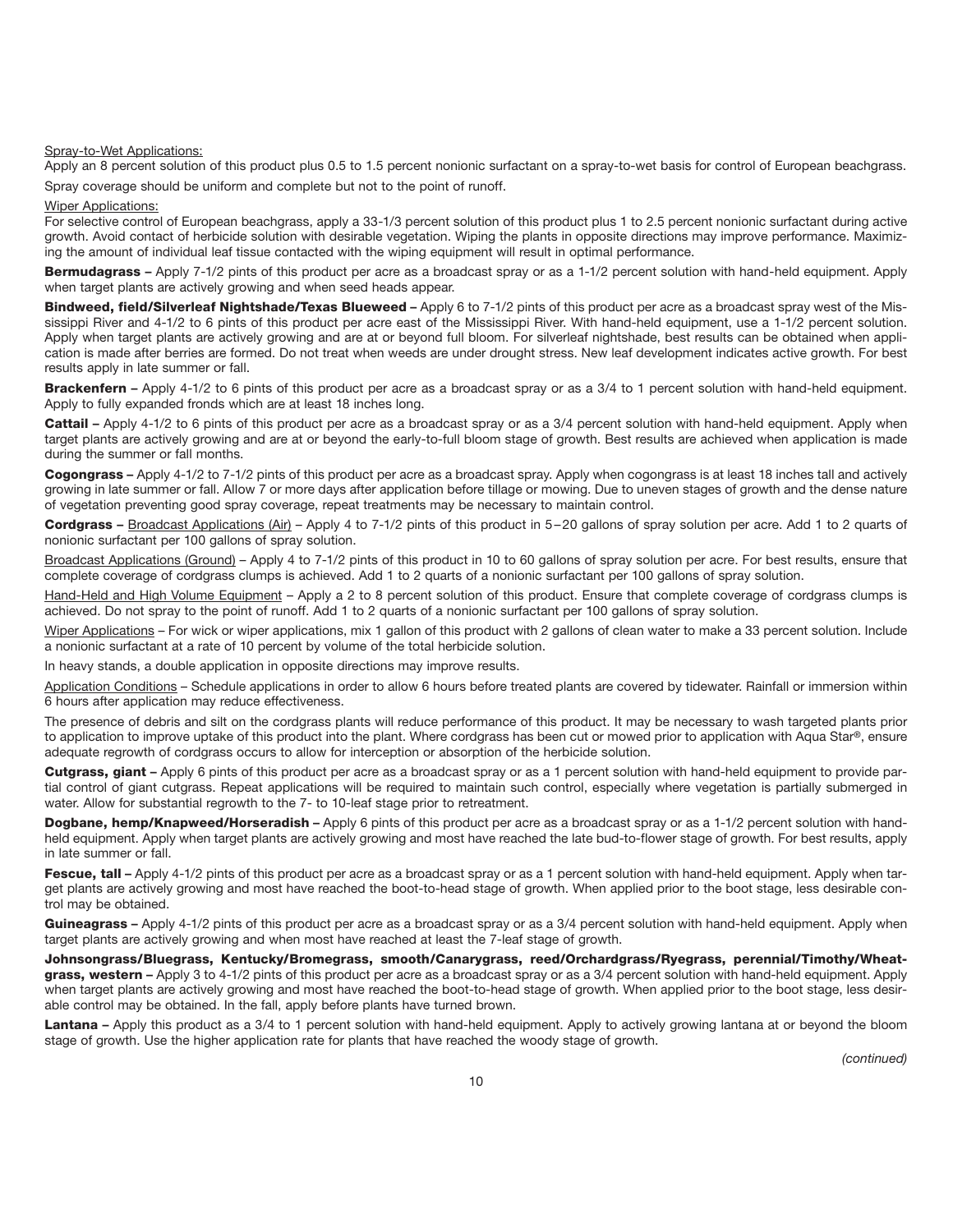**Loosestrife, purple** – Apply 4 pints of this product per acre as a broadcast spray or as a 1 to 1-1/2 percent solution using hand-held equipment. Treat when plants are actively growing at or beyond the bloom stage of growth. Best results are achieved when application is made during summer or fall months. Fall treatments must be applied before a killing frost.

**Lotus, American** – Apply 4 pints of this product per acre as a broadcast spray or as a 3/4 percent solution with hand-held equipment. Treat when plants are actively growing at or beyond the bloom stage of growth. Best results are achieved when application is made during summer or fall months. Fall treatments must be applied before a killing frost. Repeat treatment may be necessary to control regrowth from underground parts and seeds.

**Maidencane/Paragrass –** Apply 6 pints of this product per acre as a broadcast spray or as a 3/4 percent solution with hand-held equipment. Repeat treatments will be required, especially to vegetation partially submerged in water. Under these conditions, allow for regrowth to the 7- to 10 leaf stage prior to retreatment.

**Milkweed, common –** Apply 4-1/2 pints of this product per acre as a broadcast spray or as a 1-1/2 percent solution with hand-held equipment. Apply when target plants are actively growing and most have reached the late bud-to-flower stage of growth.

**Nutsedge: purple, yellow** – Apply 4-1/2 pints of this product per acre as a broadcast spray, or as a 3/4 percent solution with hand-held equipment to control existing nutsedge plants and immature nutlets attached to treated plants. Apply when target plants are in flower or when new nutlets can be found at rhizome tips. Nutlets which have not germinated will not be controlled and may germinate following treatment. Repeat treatments will be required for long-term control.

**Pampasgrass –** Apply a 1-1/2 percent solution of this product with hand-held equipment when plants are actively growing.

**Phragmites –** For partial control of phragmites in Florida and the counties of other states bordering the Gulf of Mexico, apply 7-1/2 pints per acre as a broadcast spray or apply a 1-1/2 percent solution with hand-held equipment. In other areas of the U.S., apply 4 to 6 pints per acre as a broadcast spray or apply a 3/4 percent solution with hand-held equipment for partial control. For best results, treat during late summer or fall months when plants are actively growing and in full bloom. Due to the dense nature of the vegetation, which may prevent good spray coverage and uneven stages of growth, repeat treatments may be necessary to maintain control. Visual control symptoms will be slow to develop.

**Quackgrass/Kikuyugrass/Muhly, wirestem –** Apply 3 to 4-1/2 pints of this product per acre as a broadcast spray or as a 3/4 percent solution with hand-held equipment when most quackgrass or wirestem muhly is at least 8 inches in height (3- to 4-leaf stage of growth) and actively growing. Allow 3 or more days after application before tillage.

**Reed, giant/ice plant –** For control of giant reed and ice plant, apply a 1-1/2 percent solution of this product with hand-held equipment when plants are actively growing. For giant reed, best results are obtained when applications are made in late summer or fall.

**Spatterdock –** Apply 6 pints of this product per acre as a broadcast spray or as a 3/4 percent solution with hand-held equipment. Apply when most plants are in full bloom. For best results, apply during the summer or fall months.

Sweet notato, wild - Apply this product as a 1-1/2 percent solution using hand-held equipment. Apply to actively growing weeds that are at or beyond the bloom stage of growth. Repeat applications will be required. Allow the plant to reach the recommended stage of growth before retreatment.

**Thistle: Canada, artichoke –** Apply 3 to 4-1/2 pints of this product per acre as a broadcast spray or as a 1-1/2 percent solution with hand-held equipment for Canada thistle. To control artichoke thistle, apply a 2 percent solution as a spray-to-wet application. Apply when target plants are actively growing and at or beyond the bud stage of growth.

**Torpedograss –** Apply 6 to 7-1/2 pints of this product per acre as a broadcast spray or as a 3/4 to 1-1/2 percent solution with hand-held equipment to provide partial control of torpedograss. Use the lower rates under terrestrial conditions, and the higher rates under partially submerged or a floating mat condition. Repeat treatments will be required to maintain such control.

**Tules, common** – Apply this product as a 1-1/2 percent solution with hand-held equipment. Apply to actively growing plants at or beyond the seedhead stage of growth. After application, visual symptoms will be slow to appear and may not occur for 3 or more weeks.

Water hyacinth - Apply 5 to 6 pints of this product per acre as a broadcast spray or apply a 3/4 to 1 percent solution with hand-held equipment. Apply when target plants are actively growing and at or beyond the early bloom stage of growth. After application, visual symptoms may require 3 or more weeks to appear with complete necrosis and decomposition usually occurring within 60 to 90 days. Use the higher rates when more rapid visual effects are desired.

Waterlettuce - For control, apply a 3/4 to 1 percent solution of this product with hand-held equipment to actively growing plants. Use higher rates where infestations are heavy. Best results are obtained from mid-summer through winter applications. Spring applications may require retreatment.

**Waterprimrose –** Apply this product as a 3/4 percent solution using hand-held equipment. Apply to plants that are actively growing at or beyond the bloom stage of growth, but before fall color changes occur. Thorough coverage is necessary for best control.

**Other perennials listed on this label –** Apply 4-1/2 to 7-1/2 pints of this product per acre as a broadcast spray or as a 3/4 to 1-1/2 percent solution with hand-held equipment. Apply when target plants are actively growing and most have reached early head or early bud stage of growth.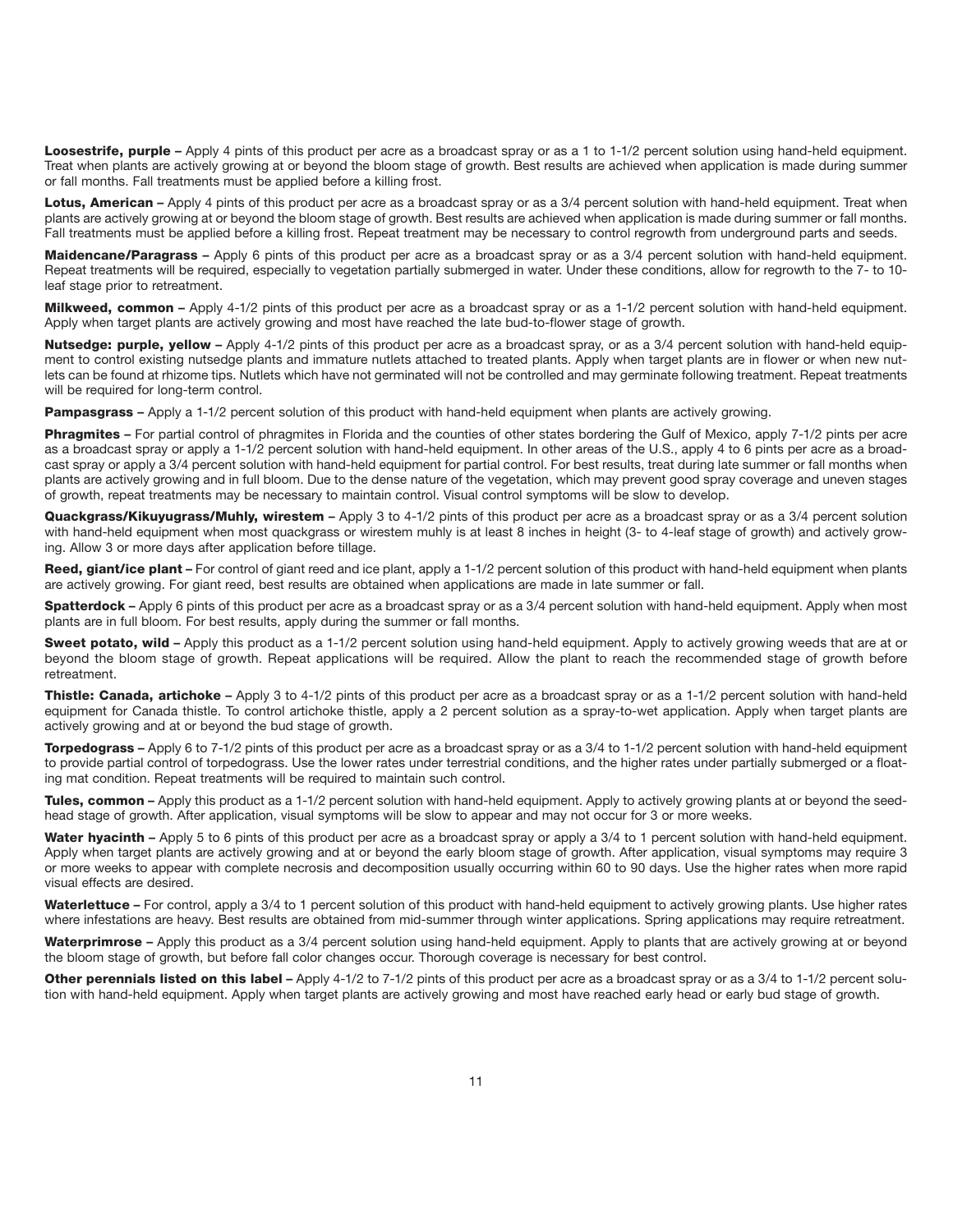# **WOODY BRUSH AND TREES**

When applied as directed under the conditions described, this product plus surfactant CONTROLS or PARTIALLY CONTROLS the following woody brush plants and trees:

**Alder** Alnus spp. **Ash\***  Fraxinus spp. **Aspen, quaking**  Populus tremuloides **Bearclover, Bearmat**  Chamaebatia foliolosa **Birch**  Betula spp. **Blackberry**  Rubus spp. **Broom: French** Cytisus monspessulanus **Scotch** Cytisus scoparius **Buckwheat, California\*** Eriogonum fasciculatum **Cascara\*** Rhamnus purshiana **Catsclaw\*** Acacia greggi **Ceanothus** Ceanothus spp. **Chamise** Adenostoma fasciculatum **Cherry: Bitter** Prunus emarginata **Black** Prunus serotina **Pin** Prunus pensylvanica **Coyote brush** Baccharis consanguinea **Creeper, Virginia\*** Parthenocissus quinquefolia **Dewberry** Rubus trivialis **Dogwood** Cornus spp. **Elderberry** Sambucus spp. **Elm\*** Ulmus spp. **Eucalyptus, bluegum** Eucalyptus globules **Hasardia\*** Haplopappus squamosus **Hawthorn** Crataegus spp. **Hazel**  Corylus spp. **Hickory** Carva spp. **Holly, Florida; Brazilian Peppertree**  Schinus terebinthifolius **Honeysuckle**  Lonicera spp. **Hornbeam, American**  Carpinus caroliniana **Kudzu**  Pueraria lobata **Locust, black\***  Robinia pseudoacacia **Manzanita**  Arctostaphylos spp. **Maple: Red\*\*** Acer rubrum **Sugar** Acer saccharum **Vine\*** Acer circinatum

**Monkey Flower\*** Mimulus guttatus **Oak: Black\*** Quercus velutina **Northern pin** Quercus palustris **Post** Quercus stellata **Red** Quercus rubra **Southern red** Quercus falcata **White\*** Quercus alba **Persimmon\*** Diospyros spp. **Poison Ivy** Rhus radicans **Poison Oak** Rhus toxicodendron **Poplar, yellow\*** Liriodendron tulipifera **Prunus** Prunus spp. **Raspberry Rubus spp. Redbud, eastern** Cercis canadensis **Rose, multiflora** Rosa multiflora **Russian-olive** Elaeagnus angustifolia **Sage: black, white**  Salvia spp. **Sagebrush, California**  Artemisia californica

**Salmonberry**  Rubus spectabilis **Salt cedar\***  Tamarix spp. **Saltbush, Sea myrtle**  Baccharis halimifolia **Sassafras**  Sassafras aibidum **Sourwood\***  Oxydendrum arboreum **Sumac: Poison\*** Rhus vernix **Smooth\*** Rhus glabra **Winged\*** Rhus copallina **Sweet gum** Liquidambar styraciflua **Swordfern\*** Polystichum munitum **Tallowtree, Chinese** Sapium sebiferum **Thimbleberry** Rubus parviflorus **Tobacco, tree\*** Nicotiana glauca **Trumpetcreeper** Campsis radicans **Waxmyrtle, southern\*** Myrica cerifera **Willow** Salix spp.

\*Partial Control

\*\*See below for control or partial control instruction.

**NOTE:** If brush has been mowed or tilled or trees have been cut, do not treat until regrowth has reached the recommended stage of growth.

Apply the directed rate of this product plus 2 or more quarts of a nonionic surfactant per 100 gallons of spray solution when plants are actively growing and, unless otherwise directed, after full-leaf expansion. Use the higher rate for larger plants and/or dense areas of growth. On vines, use the higher rate for plants that have reached the woody stage of growth. Best results are obtained when application is made in late summer or fall after fruit formation.

In arid areas, best results are obtained when application is made in the spring or early summer when brush species are at high moisture content and are flowering. Ensure thorough coverage when using hand-held equipment. Symptoms may not appear prior to frost or senescence with fall treatment.

Allow 7 or more days after application before tillage, mowing or removal. Repeat treatments may be necessary to control plants regenerating from underground parts or seed. Some autumn colors on undesirable deciduous species are acceptable provided no major leaf drop has occurred. Reduced performance may result if fall treatments are made following a frost.

See the "DIRECTIONS FOR USE" and "MIXING AND APPLICATION INSTRUCTIONS" sections in this label for labeled use and specific application instructions.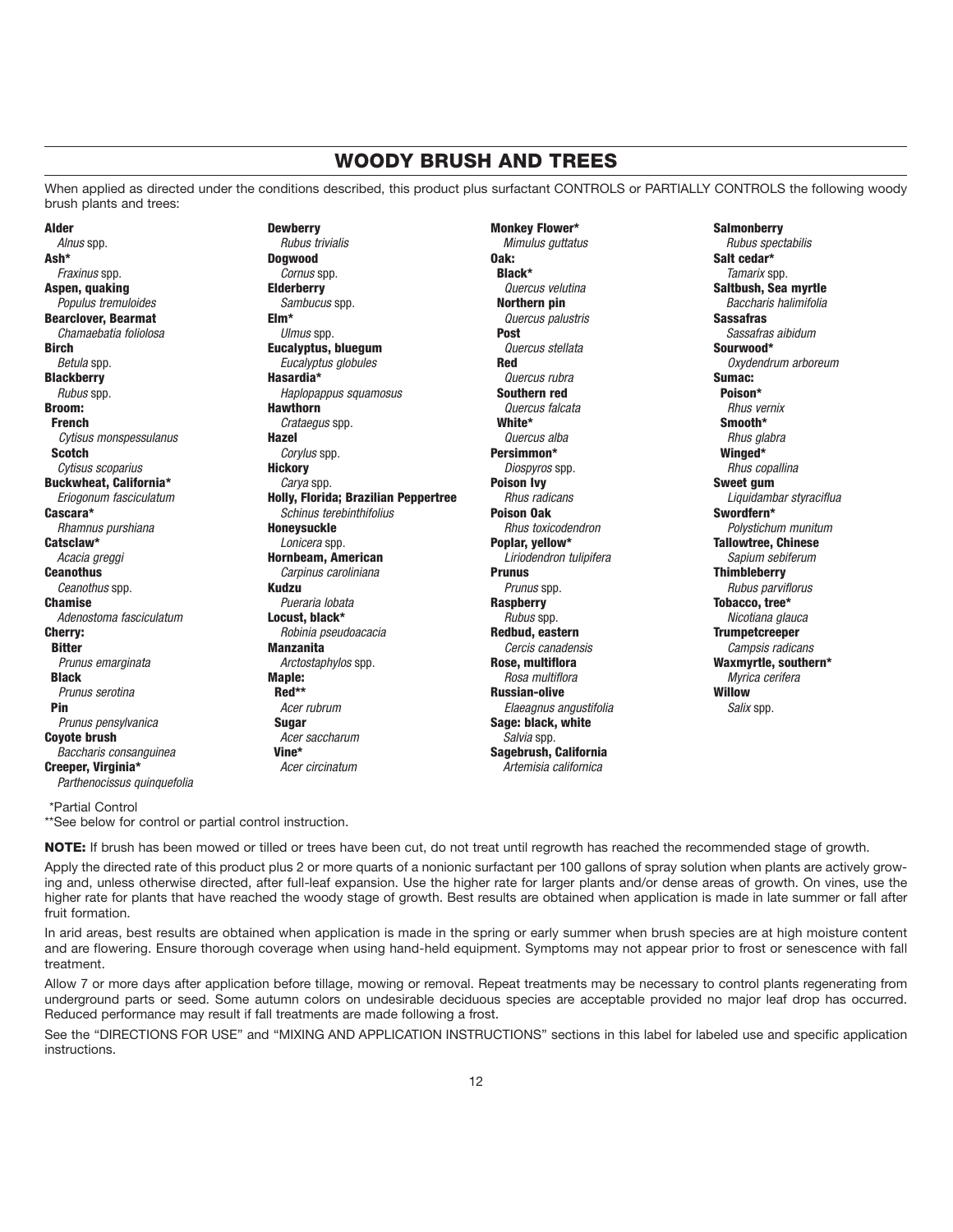Applied as a 5 to 8 percent solution as a directed application as described in the "Hand-Held and High-Volume Equipment" section, this product will control or partially control all species listed in this section of this label. Use the higher rate of application for dense stands and larger woody brush and trees.

Apply the product as follows to control or partially control the following woody brush and trees.

**Alder/Blackberry/Dewberry/Honeysuckle/Oak, Post/Raspberry –** For control, apply 4-1/2 to 6 pints per acre as a broadcast spray or as a 3/4 to 1-1/4 percent solution with hand-held equipment.

**Aspen, Quaking/Hawthorn/Trumpetcreeper –** For control, apply 3 to 4-1/4 pints of this product per acre as a broadcast spray or as a 3/4 to 1-1/4 percent solution with hand-held equipment.

**Birch/Elderberry/Hazel/Salmonberry/Thimbleberry –** For control, apply 3 pints per acre of this product as a broadcast spray or as a 3/4 percent solution with hand-held equipment.

**Broom: French, Scotch –** For control, apply a 1-1/4 to 1-1/2 percent solution with hand-held equipment.

**Buckwheat, California/Hasardia/Monkey Flower/Tobacco, Tree –** For partial control of these species, apply a 3/4 to 1-1/2 percent solution of this product as a foliar spray with hand-held equipment. Thorough coverage of foliage is necessary for best results.

**Catsclaw –** For partial control, apply a 1-1/4 to 1-1/2 percent solution with hand-held equipment when at least 50 percent of the new leaves are fully developed.

**Cherry: Bitter, Black, Pin/Oak, Southern Red/Sweet Gum/Prunus –** For control, apply 3 to 7-1/2 pints of this product per acre as a broadcast spray or as a 1 to 1-1/2 percent solution with hand-held equipment.

**Coyote brush –** For control, apply a 1-1/4 to 1-1/2 percent solution with hand-held equipment when at least 50 percent of the new leaves are fully developed.

**Dogwood/Hickory/Salt cedar –** For partial control, apply a 1 to 2 percent solution of this product with hand-held equipment or 6 to 7-1/2 pints per acre as a broadcast spray.

**Eucalyptus, bluegum –** For control of eucalyptus resprouts, apply a 1-1/2 percent solution of this product with hand-held equipment when resprouts are 6 to 12 feet tall. Ensure complete coverage. Apply when plants are actively growing. Avoid application to drought-stressed plants.

**Holly, Florida (Brazilian peppertree** *[Schinus terebinthifolius])* **–** For partial control, apply this product as a 1-1/2 percent solution with handheld equipment.

Alternatively, when applied as directed, this product with QuikSorb**™** Penetrant will control or partially control Brazilian peppertree in areas such as dry drainage ditches and canals, wildlife habitat restoration and management areas, roadsides, railroads, fence rows, and similar non-crop areas.

The recommended application technique is directed spot treatment of Brazilian peppertree using hand-held equipment only. Apply this product using backpack, hand-held, handgun or similar equipment. Use flat fan, cone, or similar nozzles that will provide effective spray coverage of target vegetation. Do not apply to Brazilian peppertree growing in water. Do not use aerial, boom-type or other broadcast spray equipment. These applications are more effective on small brush less than 15 feet in height or 3-inch stem diameter.

#### **Basal and Selective Stem Application:**

Apply a solution consisting of 25% v/v of this product and 75% v/v of QuikSorb**™** penetrant. Completely cover the lower 18 – 24 inches of the brush stems or trunks. For larger stems over 3 inches in diameter, treat up to 48 inches or higher from the ground level. For better control of large trees, apply spray solution directly to upper foliage of plant canopy. Spray coverage should be uniform, covering at least 40 to 60% of the upper foliage and stems. Application is best when made to young, actively growing stems, branches and foliage. Spray-to-wet but not to the point of runoff.

Read and carefully observe the label claims, cautionary statements, and all information on the labels of all products used in this tank mixture.

**Kudzu –** For control, apply 6 pints of this product per acre as a broadcast spray or as a 1-1/2 percent solution with hand-held equipment. Repeat applications will be required to maintain control.

**Maple, Red** – For control, apply as a 3/4 to 1-1/4 percent solution with hand-held equipment when leaves are fully developed. For partial control, apply 2 to 7-1/2 pints of this product per acre as a broadcast spray.

**Maple, Sugar/Oak: Northern Pin, Red –** For control, apply as a 3/4 to 1-1/4 percent solution with hand-held equipment when at least 50 percent of the new leaves are fully developed.

**Poison Ivy/Poison Oak** – For control, apply 6 to 7-1/2 pints of this product per acre as a broadcast spray or as a 1-1/2 percent solution with handheld equipment. Repeat applications may be required to maintain control. Fall treatments must be applied before leaves lose green color.

**Rose, multiflora –** For control, apply 3 pints of this product per acre as a broadcast spray or as a 3/4 percent solution of this product as a foliar spray with hand-held equipment. Thorough coverage of foliage is necessary for best results.

**Sage, black/Sagebrush, California/Chamise/Tallowtree, Chinese –** For control of these species apply as a 3/4 percent solution of this product as a foliar spray with hand-held equipment. Thorough coverage of foliage is necessary for best results.

**Saltbush, Sea myrtle** – For control, apply this product as a 1 percent solution with hand-held equipment.

**Waxmyrtle, southern –** For partial control, apply this product as a 1-1/2 percent solution with hand-held equipment.

**Willow** – For control, apply 4-1/2 pints of this product per acre as a broadcast spray or as a 3/4 percent solution with hand-held equipment.

**Other woody brush and trees listed in this label -** For partial control, apply 3 to 7-1/2 pints of this product per acre as a broadcast spray or as a 3/4 to 1-1/2 percent solution with hand-held equipment.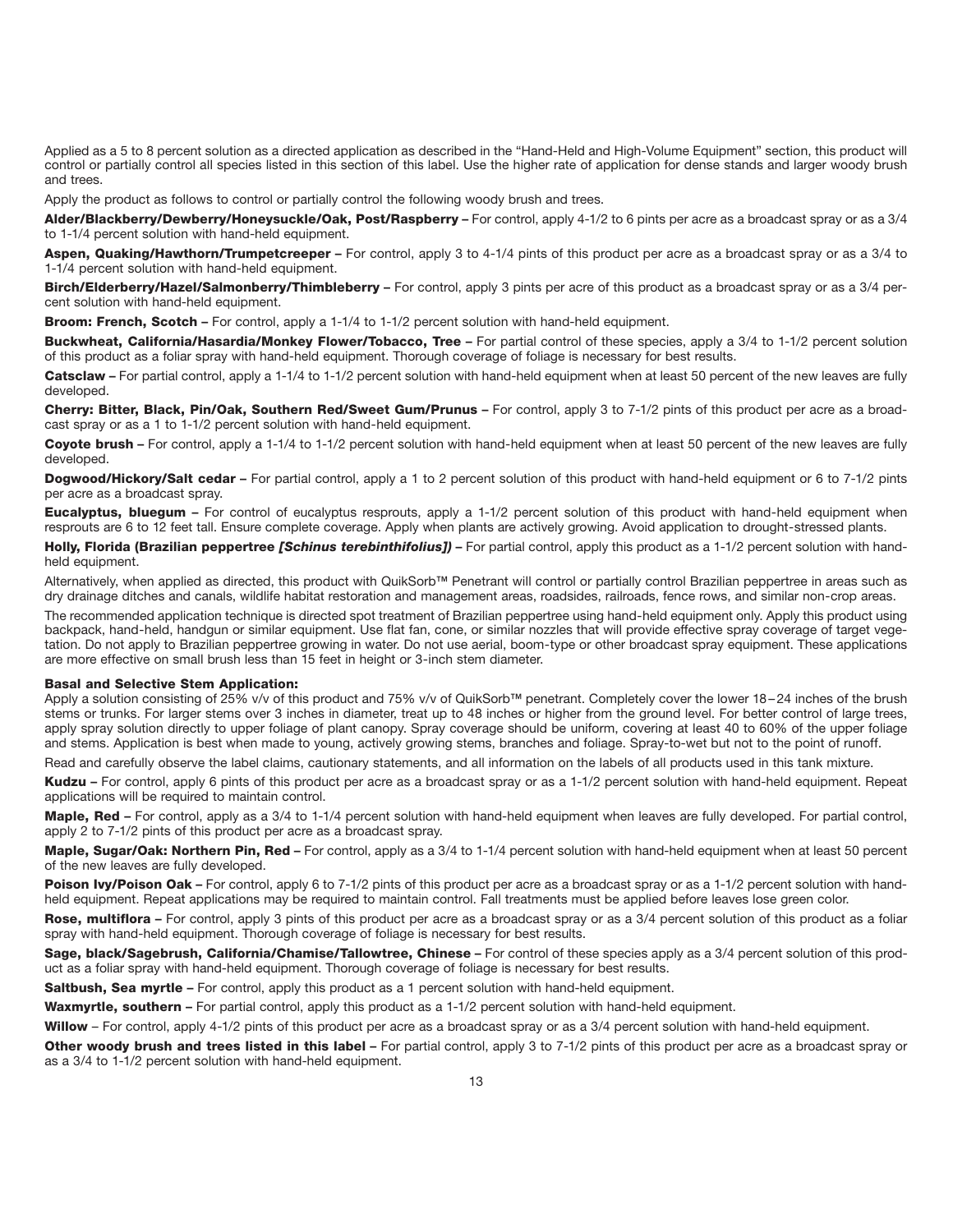# **AQUATIC SITES**

When applied as directed and under the conditions described in the "Weeds Controlled" section in this label, this product will control or partially control the labeled weeds growing in the following industrial, recreational and public areas or other similar aquatic and terrestrial sites.

RESTRICTION: When applying AquaStar directly to water the use of surfactants must only be used if the surfactant is known to be non-toxic to aquatic species.

Aquatic Sites – This product may be applied to emerged weeds in all bodies of fresh and brackish water which may be flowing, nonflowing or transient. This includes lakes, rivers, streams, ponds, estuaries, rice levees, seeps, irrigation and drainage ditches, canals, reservoirs, wastewater treatment facilities, wildlife habitat restoration and management areas, and similar sites.

If aquatic sites are present in the noncrop area and are part of the intended treatment, read and observe the following directions:

This product does not control plants which are completely submerged or have a majority of their foliage under water.

There is no restriction on the use of treated water for irrigation, recreation or domestic purposes.

Consult local state fish and game agency and water control authorities before applying this product to public water. Permits may be required to treat such water.

For treatments after drawdown of water or in dry ditches, allow 7 or more days after treatment before reintroduction of water to achieve maximum weed control. Apply this product within 1 day after drawdown to ensure application to actively growing weeds.

Floating mats of vegetation may require retreatment. Avoid wash-off of sprayed foliage by spray boat or recreational boat backwash or by rainfall within 6 hours of application. Do not re-treat within 24 hours following the initial treatment.

Applications made to moving bodies of water must be made while traveling upstream to prevent concentration of this herbicide in water. When making any bankside applications, do not overlap more than 1 foot into open water. Do not spray in bodies of water where weeds do not exist. The maximum application rate of 7-1/2 pints per acre must not be exceeded in any single broadcast application that is being made over water.

When emerged infestations require treatment of the total surface area of impounded water, treating the area in strips may avoid oxygen depletion due to decaying vegetation. Oxygen depletion may result in fish kill.

#### **RESTRICTIONS:**

- Do not apply this product directly to water within 1/2 mile up-stream of an active potable water intake in flowing water (i.e., river stream, etc.) or within 1/2 mile of an active potable water intake in a standing body of water such as lake, pond or reservoir.
- To make aquatic applications around and within 1/2 mile of active potable water intakes, the water intake must be turned off for a minimum period of 48 hours after application.
- The water intake may be turned on prior to 48 hours if the glyphosate level in the intake water is below 0.7 parts per million as determined by laboratory analysis.
- These aquatic applications may be made ONLY in those cases where there are alternative water sources or holding ponds which would permit the turning off of an active potable water intake for a minimum period of 48 hours after the applications. This restriction does not apply to intermittent inadvertent overspray of water in terrestrial use sites.

# **OTHER NONCROP TYPE SITES**

This product may be used to control the listed weeds in terrestrial noncrop sites and/or in aquatic sites within these areas.

Airports Petroleum Tank Farms Habitat Restoration & Management Areas **Pumping Installations**<br>
Highways & Roadsides<br>
Highways & Roadsides Mighways & Roadsides and Communications of the Railroad Railroad Railroad Railroad Schools and Railroad Railroad<br>Railroad Railroad Railroad Railroad Railroad Railroad Schools and Railroad Railroad Railroad Railroad Railroa **Industrial Plant Sites** Lumberyards **Storage Areas** Parking Areas **Similar Sites** Similar Sites **Similar Sites** Parks

Golf Courses **Pipeline, Power, Telephone & Utility Rights-of-Way** 

### **TANK MIXTURES**

**NOTE:** Read and carefully observe the label directions, cautionary statements and all information on the labels of products used in these tank mixtures before proceeding with these directions.

It is the pesticide user's responsibility to ensure that all products in the listed mixtures are registered for the intended use. Users must follow the most restrictive directions for use and precautionary statements of each product in the tank mixture.

When used in combination as directed by Albaugh, to the extent consistent with applicable law, the liability of Albaugh, shall in no manner extend to any damage, loss or injury not directly caused by the inclusion of the Albaugh product in such combination use.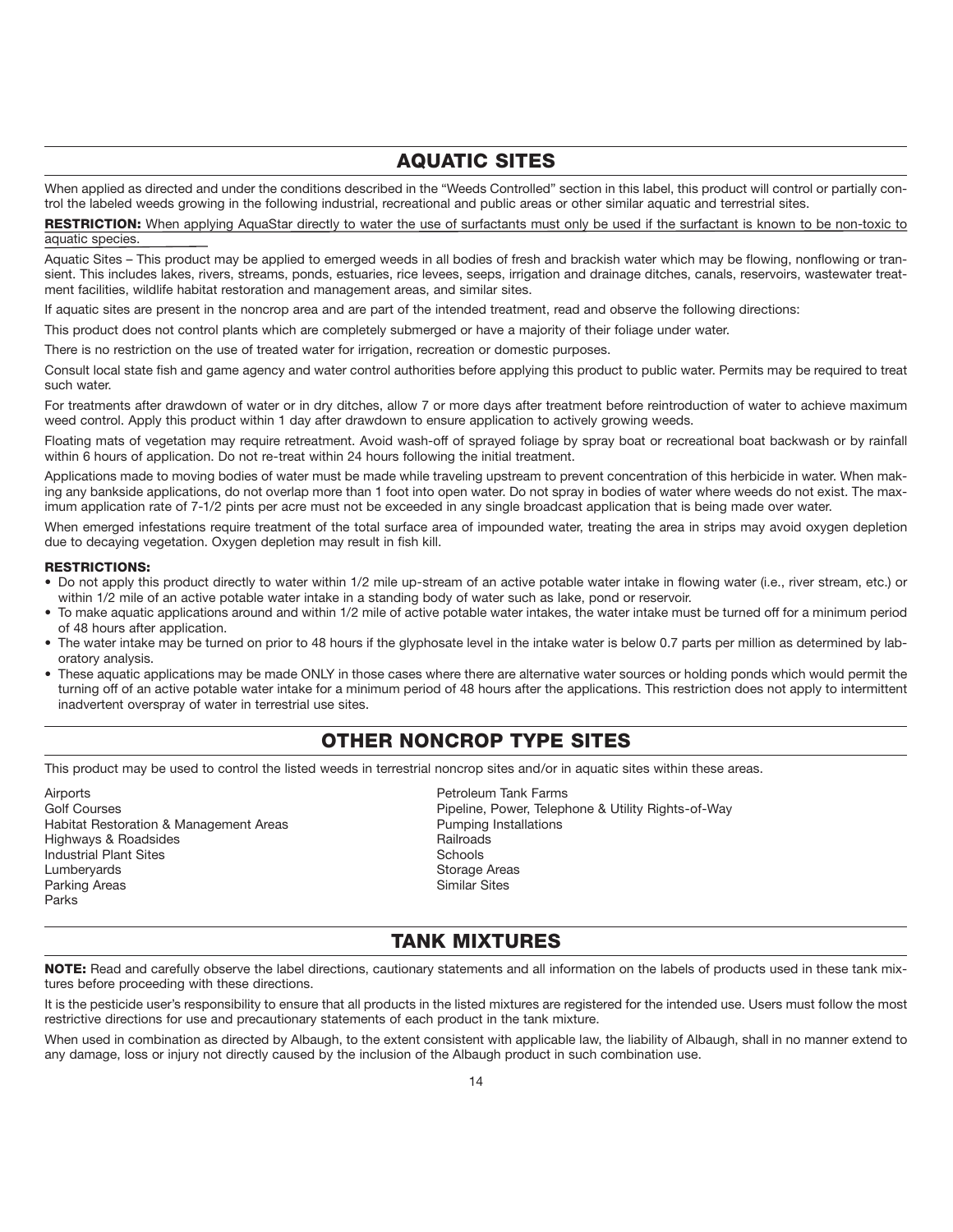### **AQUA STAR® plus GARLON® 4**

For burndown and partial control or suppression of woody brush and weeds in industrial sites:

When applied as directed for "Noncrop Uses" under the conditions described, this product, and an approved surfactant plus Garlon**®** 4, provides burndown and partial control or suppression of woody brush and vegetation labeled for this product. This tank mixture is recommended for use on rights-of-way (utility, railroad, highway, pipeline), fencerows, roadsides, nonirrigation ditchbanks, wasteland and similar noncrop or industrial sites. It is the pesticide user's responsibility to ensure that all products in the listed mixtures are registered for the intended use. Users must follow the most restrictive directions for use and precautionary statements of each product in the tank mixture.

#### **Hand-Held and High-Volume Applications:**

Use 3 to 6 pints of Aqua Star**®** herbicide and 2 or more quarts of an approved surfactant, plus the labeled rate of Garlon**®** 4 per 100 gallons of spray solution and apply to foliage of actively growing woody brush and weeds. Applications should be made on a spray to wet basis. Spray coverage should be uniform and complete. Do not spray to point of runoff.

#### **Broadcast Applications with Ground Equipment:**

Use 3 to 6 pints of Aqua Star**®** plus the labeled rate of Garlon**®** 4 in sufficient water and make 20 to 100 gallons of total spray per acre. Use 2 to 4 quarts of an approved surfactant per 100 gallons of spray solution with this product.

#### **Aerial Application (Helicopter Only):**

Use 3 to 6 pints of Aqua Star**®** plus surfactant plus the labeled rate of Garlon**®** 4 and apply in a total spray volume of 10 to 20 gallons per acre. Aerial sprays should be applied using suitable drift control. Use 2 to 4 quarts of an approved surfactant per 100 gallons of spray solution with this product.

Apply when plants are actively growing and after full leaf expansion of woody brush. Use the higher rates of these products where vegetation is heavy or dense, or where hard-to-control brush species are prevalent. Repeat applications may be necessary to maintain control and to suppress areas where canopying of vegetation prevents good spray coverage and penetrations.

Drift control additives may be used. When a drift control additive is used, read and carefully observe the cautionary statements and all other information appearing on the additive label.

### **AQUA STAR® plus ARSENAL® 2 WSL**

When applied as directed, this tank mixture will control or partially control labeled woody brush, trees and herbaceous weeds in noncrop areas. In addition to the weeds listed on this label, this tank mixture will control arrowweed, salt cedar and yaupon. It is the pesticide user's responsibility to ensure that all products in the listed mixtures are registered for the intended use. Users must follow the most restrictive directions for use and precautionary statements of each product in the tank mixture.

#### **Hand-Held and High-Volume Applications:**

Use 6 to 12 pints of Aqua Star**®** plus the labeled rate of Arsenal**®** 2 WSL per 100 gallons of spray solution. Add 2 to 4 quarts of nonionic surfactant per 100 gallons of spray solution.

Apply to foliage of actively growing vegetation. Applications should be made on a spray-to-wet basis. Spray coverage should be uniform and complete. Do not spray to the point of runoff.

### **Broadcast Applications with Ground Equipment:**

Use 3 to 7-1/2 pints of Aqua Star**®** plus the labeled rate of Arsenal**®** 2 WSL in sufficient water to apply in a total spray volume of 10 to 20 gallons per acre. Add 2 to 4 quarts of nonionic surfactant per 100 gallons of spray solution. Apply to foliage of actively growing vegetation.

Apply to woody brush and trees after full leaf expansion until initiation of fall color.

Avoid direct applications to any body of water.

#### **RESTRICTION:**

Do not apply on ditches used to transport irrigation water.

#### **AQUA STAR® plus 2,4-D AMINE**

When applied as a tank mixture, this product will control the annual weeds listed in this label booklet. This tank mixture will control or partially control the listed perennial weeds, woody brush and trees. It is the pesticide user's responsibility to ensure that all products are registered for the intended use. Read and follow the applicable restrictions and limitations and directions for use on all product labels involved in tank mixing. Users must follow the most restrictive directions for use and precautionary statements of each product in the tank mixture.

Use 1-1/2 to 2-1/2 pints of this product plus the labeled rate of 2,4-D amine (labeled for aquatic sites) for control of annual weeds.

Use 3 to 7-1/2 pints of this product plus the labeled rate of 2,4-D amine (labeled for aquatic sites) for control or partial control of perennial weeds, woody brush and trees. The tank mixture may be used on alligatorweed, smartweed, waterprimrose, waxmyrtle and other labeled weeds.

When using this product, mix 2 or more quarts of a nonionic surfactant per 100 gallons of spray solution. Always read and follow the surfactant manufacturer's label directions.

Always predetermine the compatibility of the tank mixtures of this herbicide and 2,4-D amine by mixing small proportional quantities in advance. Mix in the following sequence: Fill sprayer tank one-half full with water, add Aqua Star**®**, then 2,4-D amine and finally surfactant. Fill sprayer tank to

### final volume with water. **RESTRICTIONS:**

• Do not mix Aqua Star**®** amine concentrates without water carrier.

• Do not mix Aqua Star**®** and 2,4-D amine in bypass injector-type spray equipment.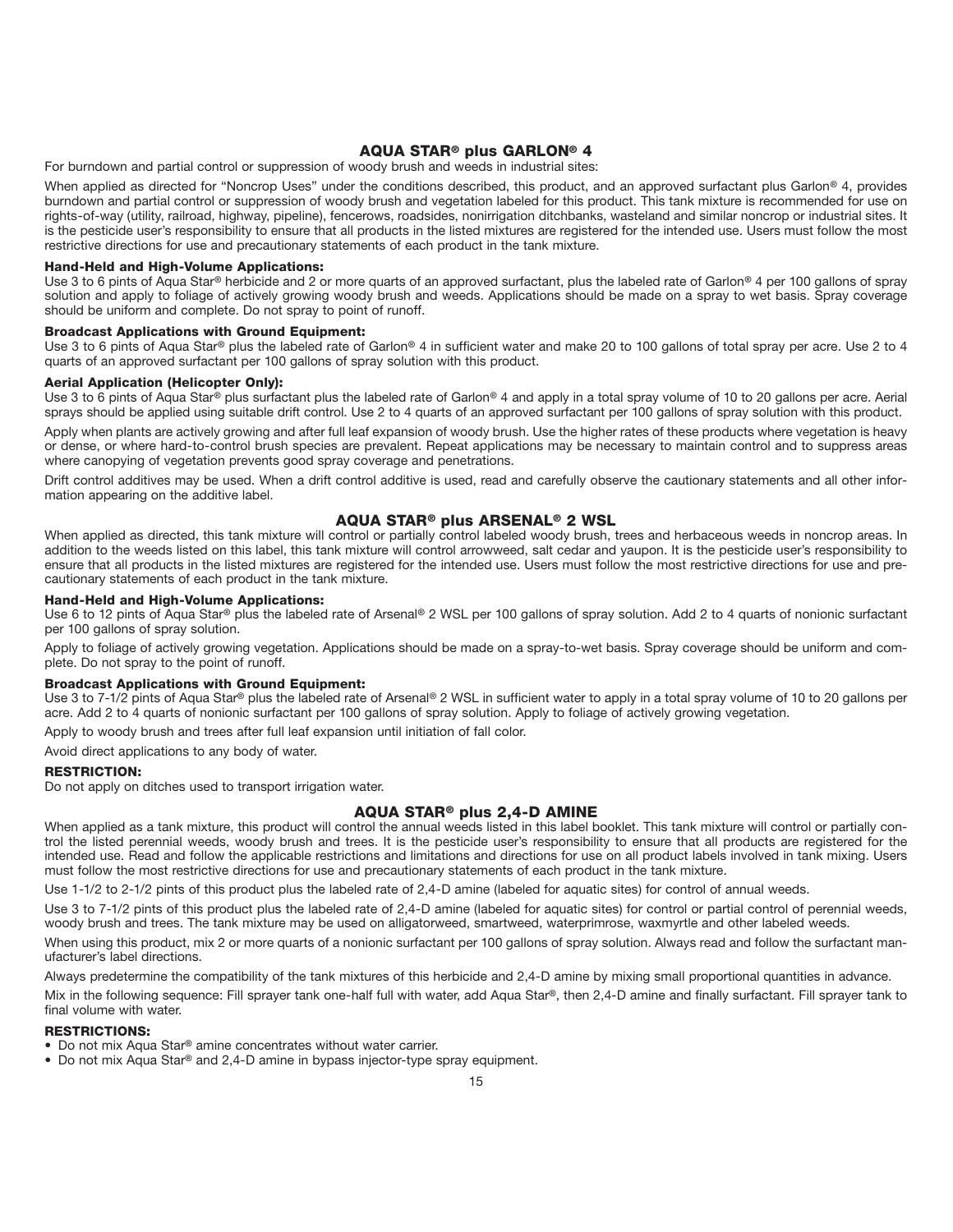# **WETLAND SITES (Not for Use in California)**

This product may be used in and around water (aquatic areas) and wetlands found in forestry and in power, telephone and pipeline rights-of-way sites, including where these sites are adjacent to or surrounding domestic water supply reservoirs, supply streams, lakes and ponds. Read and observe the following before making applications in and around water.

Consult local public water control authorities before applying this product in and around public water.

Permits may be required to treat in such areas.

There is no restriction on the use of treated water for irrigation, recreation or domestic purposes.

#### **RESTRICTIONS:**

- Do not apply this product directly to water within 1/2 mile up-stream of an active potable water intake in flowing water (i.e., river, stream, etc.) or within 1/2 mile of an active potable water intake in a standing body of water such as lake, pond or reservoir. To make aquatic applications around and within ½ mile of active potable water intakes, the water intake must be turned off for a minimum period of 48 hours after the application. These aquatic applications may be made ONLY in those cases where there are alternative water sources or holding ponds which would permit the turning off of an active potable water intake for a minimum period of 48 hours after the applications. This restriction does not apply to intermittent inadvertent overspray of water in terrestrial use sites.
- Do not spray open bodies of water where woody brush, trees and herbaceous weeds do not exist.
- The maximum application rate of 3.75 quarts per acre must not be exceeded in a single over-water broadcast application except as follows, where any labeled rate may be applied:
	- Stream crossings in utility rights-of-way.
	- Where applications will result in less than 20 percent of the total water area being treated.

# **WILDLIFE HABITAT RESTORATION AND MANAGEMENT AREAS**

This product can be used for the restoration and/or maintenance of native habitat and in wildlife management areas.

**Habitat Restoration and Maintenance –** When applied as directed, exotic and other undesirable vegetation may be controlled in habitat management areas. Applications may be made to allow recovery of native plant species, to open up water to attract waterfowl, and for similar broad-spectrum vegetation control requirements in habitat management areas. Spot treatments may be made to selectively remove unwanted plants for habitat enhancement. For spot treatments, care should be exercised to keep spray off of desirable plants.

**Wildlife Food Plots –** This product may be used as a site preparation treatment prior to planting wildlife food plots. Apply as directed to control vegetation in the plot area. Any wildlife food species may be planted after applying this product, or native species may be allowed to reinfest the area. If tillage is needed to prepare a seedbed, wait 7 days after applying this product before tilling to allow for maximum effectiveness.

# **WIPER APPLICATIONS**

For wick or wiper applications, mix 1 gallon of this product with 2 gallons of clean water to make a 33 percent solution. Include a nonionic surfactant at a rate of 10 percent by volume of total herbicide solution.

Wiper applications can be used to control or suppress annual and perennial weeds listed on this label. In heavy weed stands, a double application in opposite directions may improve results. See the "WEEDS CONTROLLED" section in this label for timing, growth stage and other instructions for achieving optimum results.

**Bromegrass (smooth), Canarygrass (reed), Dock (curly), Mullein (common), Quackgrass and Canada thistle:** This product may be applied through a wiper applicator after dilution with water and thorough mixing to these weeds growing in or along aquatic sites.

Wiper applicators, including wick devices, apply the herbicide solution by rubbing the weed with an absorbent material containing the herbicide solution.

Contact of the herbicide solution with desirable vegetation may result in damage or destruction. Applicators used above desired vegetation should be adjusted so that the lowest wiper contact point is at least two (2) inches above this vegetation. Application made above desirable vegetation should be made when the weeds are a minimum of six (6) inches above this vegetation.

Best results may be attained when more of the weed is exposed to the herbicide solution. Weeds not contacted (wiped) with the herbicide solution will not be affected. This may occur in dense clumps, severe infestations, or when the height of the weed varies so that not all weeds are contacted.

In severe infestations, reduce equipment ground speed to ensure that adequate amounts of this herbicide solution are wiped onto the weeds. When wiping moderate weed infestations an adequate flow rate should be 3 to 4 quarts of herbicide solution per mile of canal (wiping 4-foot band). For best results, do not allow wiper applicator to contact water.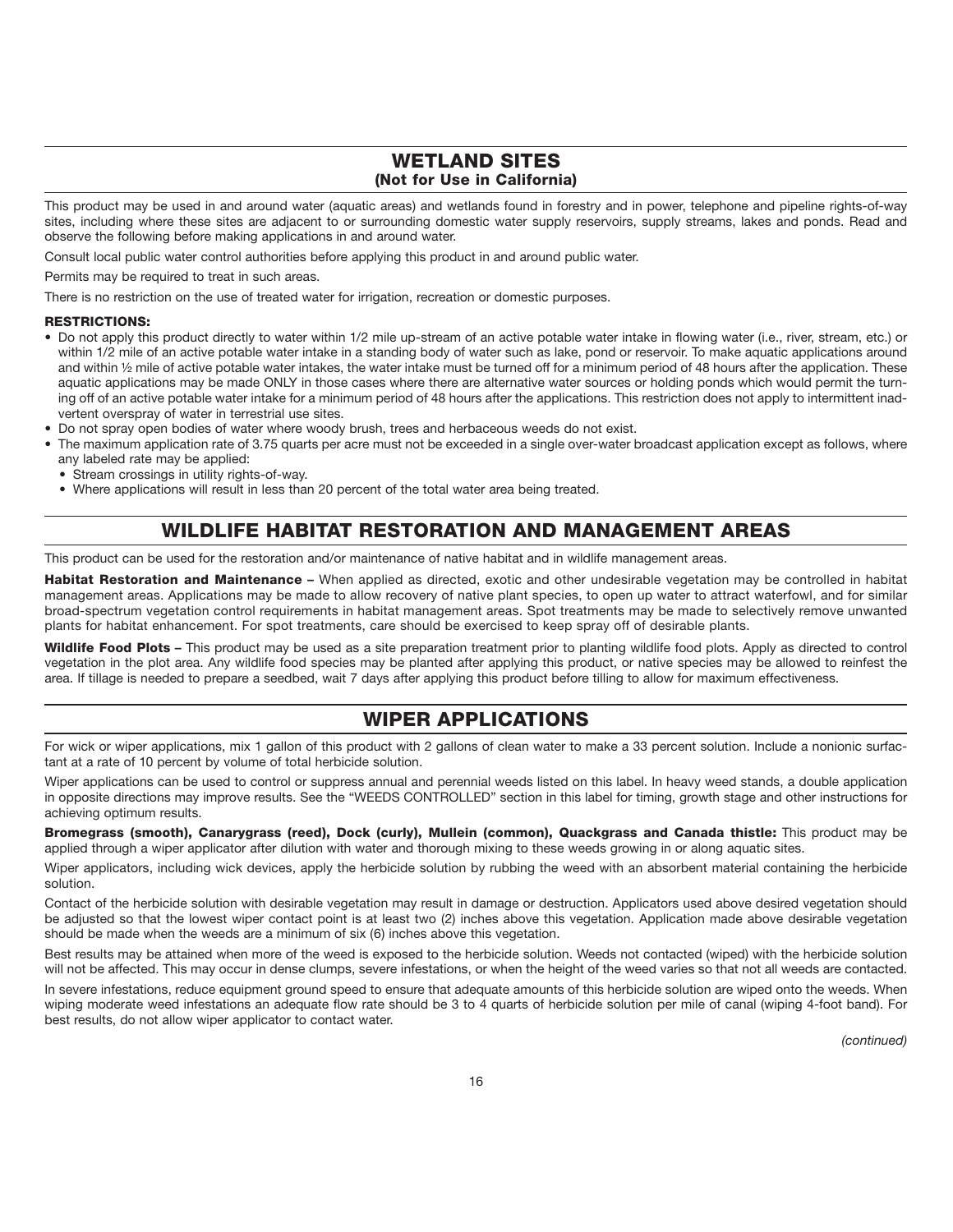#### **Note:**

- Maintain wiper equipment in good operating condition.
- Adjust height of wiper applicator to ensure adequate contact with weeds.
- Keep wiping surfaces clean.
- Keep wiper material at proper degree of saturation with herbicide solution.
- **DO NOT** use wiper equipment when weeds are wet or under conditions where wave action or other water immersions will wash the solution off the weed.
- **DO NOT** operate equipment at ground speeds of greater than 5 MPH. As weed density increases, reduce equipment ground speed to ensure good coverage of weeds.
- Be aware that on sloping ground, the herbicide solution may migrate, causing dripping on the lower end and drying on the upper end of the wiper applicator.
- Variation in equipment design may affect weed control. With wiper applicators, the wiping material and its orientation must allow delivery of sufficient quantities of the herbicide solution directly to the weeds.
- Mix only the amount of solution to be used during a one day period as reduced activity may result from use of leftover solutions.

#### **Mixing Instructions:**

Mix 2-1/2 gallons of Aqua Star**®** herbicide with 7-1/2 gallons of water to prepare a 25 percent solution. Add 1 quart of an approved surfactant per 10 gallons of herbicide solution (2-1/2 percent surfactant by total volume). Apply this solution to weeds listed above.

# **CUT STUMP APPLICATION**

Woody vegetation may be controlled by treating freshly cut stumps of trees and resprouts with this product. Apply this product using suitable equipment to ensure coverage of the entire cambium. Cut vegetation close to the soil surface. Apply a 50 to 100 percent solution of this product to freshly cut surface immediately after cutting. Delay in applying this product may result in reduced performance. For best results, trees should be cut during periods of active growth and full leaf expansion.

When used according to directions for cut stump application, this product will CONTROL, PARTIALLY CONTROL, or SUPPRESS most woody brush and tree species, some of which are listed below:

**Alder Hickory\* Poplar\* Sycamore\*** Alnus spp. Carya spp. Populus spp. Platanus occidentalis **Coyote brush\* Madrone Reed, giant Tan oak** Baccharis consanguinea **Arbutus menziesii** Arundo donax Arundo donax Lithocarpus densiflorus **Arbutus menziesii Dogwood\* Maple\* Salt cedar Willow** Cornus spp. Salix spp. Acer spp. Acer spp. Tamarix spp. Salix spp. Salix spp. Salix spp. **Eucalyptus Oak Sweet gum\*** Eucalyptus spp. Quercus spp. Liquidambar styraciflua

\*This product is not approved for this use on these species in the state of California.

# **INJECTION AND FRILL APPLICATIONS**

Woody vegetation may be controlled by injection or frill application of this product. Apply this product using suitable equipment which must penetrate into living tissue. Apply the equivalent of 1 mL of this product per 2 to 3 inches of trunk diameter. This is best achieved by applying 25 to 100 percent concentration of this product either to a continuous frill around the tree or as cuts evenly spaced around the tree below all branches. As tree diameter increases in size, better results are achieved by applying dilute material to a continuous frill or more closely spaced cuttings. Avoid application techniques that allow runoff to occur from frill or cut areas in species that exude sap freely after frills or cutting. In species such as these, make frill or cut at an oblique angle so as to produce a cupping effect and use undiluted material. For best results, applications should be made during periods of active growth and full leaf expansion.

This treatment WILL CONTROL the following woody species:

| <b>Oak</b><br><i>Quercus</i> spp. | <b>Poplar</b><br>Populus spp.                             | Sweet gum<br>Liquidambar styraciflua | <b>Sycamore</b><br>Platanus occidentalis |
|-----------------------------------|-----------------------------------------------------------|--------------------------------------|------------------------------------------|
|                                   | This treatment WILL SUPPRESS the following woody species: |                                      |                                          |
| Black gum*                        | <b>Doawood</b>                                            | <b>Hickory</b>                       | Maple, red                               |
| Nyssa sylvatica                   | <i>Cornus</i> spp.                                        | <i>Carva</i> spp.                    | Acer rubrum                              |

\*This product is not approved for this use on these species in the state of California.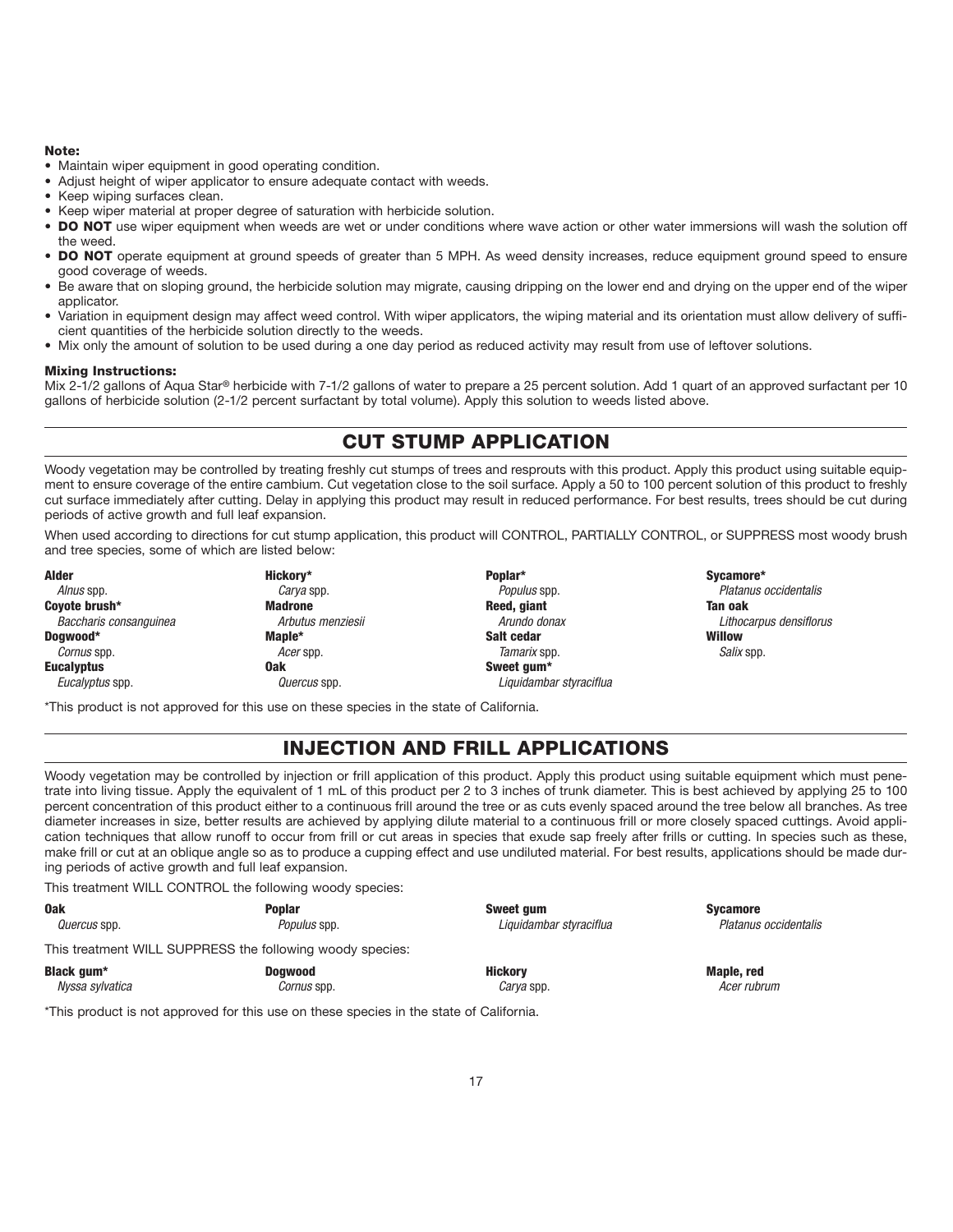# **INDUSTRIAL TURF**

Apply 3 to 5 fluid ounces of this product per acre alone or as directed for a tank mixture, at spray volumes of 10 to 40 gallons per acre.

When using this product, mix 2 quarts of a nonionic surfactant per 100 gallons of spray solution.

This product can be used for growth and seedhead suppression of:

Tall Fescue Smooth Brome

For best results, apply this product in a tank mixture to actively growing turfgrasses after greenup in the spring of the year. For suppression of seedheads, applications must be made before boot-to-seedhead stage of development. Applications made from seedhead emergence until maturity may result in turf discoloration or injury.

After mowing or removal of seedheads, this product in a tank mixture may also be used to suppress the growth of certain turfgrasses. Allow turf to recover from stress caused by heat, drought or mowing before making applications. Applications made to turf under stress may increase the potential for discoloration or injury.

### **Annual Grasses**

For growth suppression of some annual grasses such as annual ryegrass, wild barley and wild oats, apply 3 to 4 ounces of this product in 10 to 40 gallons of spray solution per acre. Applications should be made when annual grasses are actively growing and before the seedheads are in the boot stage of development. Treatments made after seedhead emergence may cause injury to the desired grasses.

### **TANK MIXTURES FOR INDUSTRIAL TURFGRASSES**

For the following tank mixtures, consult each product label for weeds controlled and the proper stage of application. Do not treat turf under stress. It is the pesticide user's responsibility to ensure that all products in the listed mixtures are registered for the intended use. Users must follow the most restrictive directions for use and precautionary statements of each product in the tank mixture.

### **Tank Mixtures plus 2,4-D Amine**

For additional weed control benefits, the labeled rate of 2,4-D amine may be added to the following tank mixtures.

# **TALL FESCUE**

### **Aqua Star® plus Telar®**

For suppression of tall fescue growth and seedheads, and control or partial control of some annual weeds, apply this tank mixture after greenup and prior to boot-to-seedhead stage of development. Use up to 1/2 ounce of Telar**®** per acre.

This tank mixture can also be applied after mowing or removal of tall fescue seedheads for turf growth suppression and control or partial control of some annual weeds. Make only one of the above applications per growing season.

### **Aqua Star® plus Oust®**

For suppression of tall fescue growth and seedheads, and control or partial control of some annual weeds, apply this tank mixture after greenup and prior to boot-to-seedhead stage of development. Use the labeled rate of Oust**®**.

#### **Aqua Star® plus Escort®**

This tank mixture can be applied after mowing or removal of tall fescue seedheads for turf growth suppression and control or partial control of some annual weeds. Use the labeled rate of Escort**®**.

### **SMOOTH BROME**

### **Aqua Star® plus Oust®**

For suppression of smooth brome growth and seedheads and control or partial control of some annual weeds, apply this tank mixture after greenup and prior to boot-to-seedhead stage of development. Use the labeled rate of Oust**®**.

# **RELEASE OF BERMUDAGRASS OR BAHIAGRASS ON NONCROP SITES**

### **RELEASE OF DORMANT BERMUDAGRASS AND BAHIAGRASS**

When applied as directed, this product will provide control or suppression of many winter annual weeds and tall fescue for effective release of dormant bermudagrass or bahiagrass. Make applications to dormant bermudagrass or bahiagrass.

For best results on winter annuals, treat when weeds are in an early growth stage (below 6 inches in height) after most have germinated. For best results on tall fescue, treat when fescue is in or beyond the 4- to 6-leaf stage.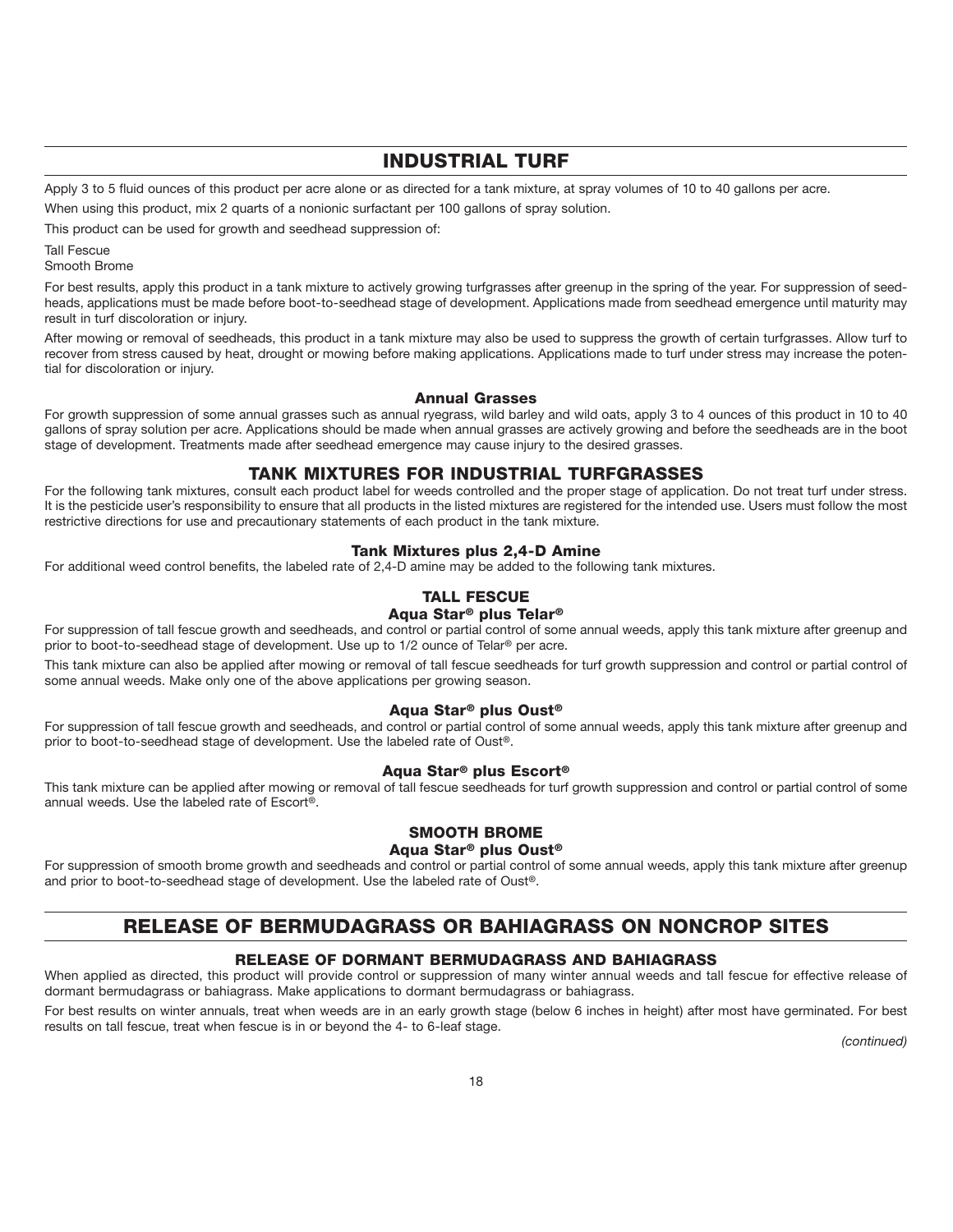### **WEEDS CONTROLLED**

Rate specifications for control or suppression of winter annuals and tall fescue are listed below.

Apply the specified rates of this product in 10 to 25 gallons of water per acre plus 2 quarts nonionic surfactant per 100 gallons of total spray volume.

### **WEEDS CONTROLLED OR SUPPRESSED**

| NOTE: | $C =$ Control     |
|-------|-------------------|
|       | $S -$ Supprocesso |

| $S =$ Suppression |  |
|-------------------|--|
|                   |  |

|                                                |   |   | Aqua Star <sup>®</sup> oz./acre |    |    |    |
|------------------------------------------------|---|---|---------------------------------|----|----|----|
| <b>WEED SPECIES</b>                            | 6 | 9 | 12                              | 18 | 24 | 48 |
| <b>Barley, little</b><br>Hordeum pusillum      | S | C | C                               | C  | C  |    |
| <b>Bedstraw, catchweed</b><br>Galium aparine   |   | C |                                 |    |    |    |
| <b>Bluegrass, annual</b><br>Poa annua          |   |   |                                 |    |    |    |
| <b>Chervil</b><br>Chaerophyllum tainturieri    |   | C |                                 |    |    |    |
| <b>Chickweed, common</b><br>Stellaria media    |   |   |                                 |    |    |    |
| <b>Clover, crimson</b><br>Trifolium incarnatum |   |   |                                 |    |    |    |
| Clover, large hop<br>Trifolium campestre       |   | S |                                 |    |    |    |
| Speedwell, corn<br>Veronica arvensis           |   |   |                                 |    |    |    |
| Fescue, tall<br>Festuca arundinacea            |   |   |                                 |    |    |    |
| Geranium, Carolina<br>Geranium carolinianum    |   |   |                                 |    |    |    |
| <b>Henbit</b><br>Lamium amplexicaule           |   |   |                                 |    |    |    |
| Ryegrass, Italian<br>Lolium multiflorum        |   |   |                                 |    |    |    |
| Vetch, common<br>Vicia sativa                  |   |   |                                 |    |    |    |

\*These rates apply only to sites where an established competitive turf is present.

### **RELEASE OF ACTIVELY GROWING BERMUDAGRASS**

### **USE ONLY ON SITES WHERE BAHIAGRASS OR BERMUDAGRASS ARE DESIRED FOR GROUND COVER AND SOME TEMPORARY INJURY OR YELLOWING OF THE GRASSES CAN BE TOLERATED.**

When applied as directed, this product will aid in the release of bermudagrass by providing control of annual species listed in the "WEEDS CON-TROLLED" section in this label, and suppression or partial control of certain perennial weeds.

For control or suppression of those annual species listed in this label, use 3/4 to 2-1/4 pints of this product as a broadcast spray in 10 to 25 gallons of spray solution per acre, plus 2 quarts of a nonionic surfactant per 100 gallons of total spray volume. Use the lower rate when treating annual weeds below 6 inches in height (or length of runner in annual vines). Use the higher rate as size of plants increases or as they approach flower or seedhead formation.

Use the higher rate for partial control or longer-term suppression of the following perennial species. Use lower rates for shorter-term suppression of growth.

| <b>Bahiagrass</b> | Fescue (tall)  | Trumpetcreeper* |
|-------------------|----------------|-----------------|
| Dallisgrass       | Johnsongrass** | Vaseygrass      |

\*Suppression at the higher rate only.

\*\*Johnsongrass is controlled at the higher rate.

Use only on well-established bermudagrass. Bermudagrass injury may result from the treatment but regrowth will occur under moist conditions. Do not repeat applications in the same season, since severe injury may result.